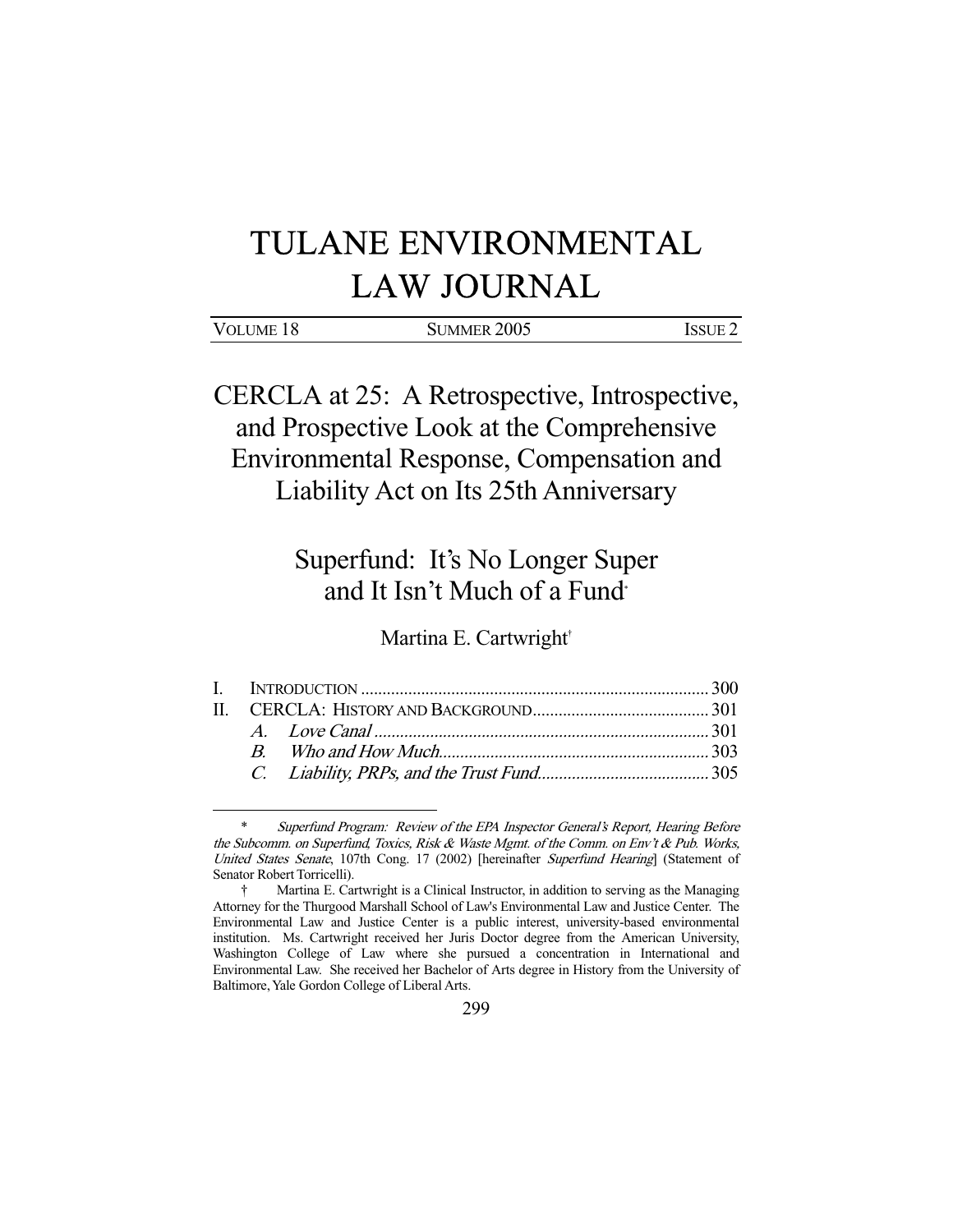| III. EMERGING CONTROVERSY: SUPERFUND AND THE FIRST        |  |
|-----------------------------------------------------------|--|
|                                                           |  |
| IV. SUPERFUND AMENDMENT AND REAUTHORIZATION ACT OF        |  |
|                                                           |  |
| V. SUPERFUND AND THE "FIRST" BUSH ADMINISTRATION  314     |  |
| VI. CLINTON, SUPERFUND, AND THE CONTRACT WITH AMERICA 315 |  |
| VII. SUPERFUND: FUTURE AND POTENTIAL IMPLICATIONS 316     |  |
|                                                           |  |
|                                                           |  |
|                                                           |  |
|                                                           |  |
|                                                           |  |
|                                                           |  |

"The argument that the federal taxpayers and the chemical companies are equally responsible for cleaning up a mess that was created by decades of recklessness by the industry is unreasonable and unfair."<sup>1</sup>

# I. INTRODUCTION

-

One in four Americans live near a toxic waste site.<sup>2</sup> These sites pose a significant risk to the population at large. Studies conducted by the Agency for Toxic Substances and Disease Registry (ATSDR) demonstrate that a variety of health problems are associated with these toxic sites, including but not limited to: birth defects, reduction in birth weight, lung and respiratory diseases, changes in neurobehavioral function, infertility, and several kinds of cancer. $3$  Thus, it is imperative that programs such as the Comprehensive Environmental Response, Compensation and Liability Act (CERCLA or Act)—that provide for the cleanup of abandoned, hazardous waste sites—be continued.<sup>4</sup>

 The taxing authority of the Act expired on December 31, 1995, and the Trust (also known as Superfund)—the bedrock of support for the program's cleanups, which is generated from corporate taxes levied to

<sup>1.</sup> Representative Albert Gore, Jr., H.R. REP. No. 96-1016, pt. 1, at 63 (1980), reprinted in 1980 U.S.C.C.A.N. 6119, 6141 (Additional Views for "Superfund" Report).

 <sup>2.</sup> U.S. GOV'T ACCOUNTABILITY OFFICE, GAO-03-850, SUPERFUND PROGRAM: CURRENT STATUS AND FISCAL CHALLENGES 1 (2003), available at http://www.gao.gov/new.items/d03850.pdf.

 <sup>3.</sup> Superfund Program: Review of the EPA Inspector General's Report, Hearing Before the Subcomm. on Environment and Public Works, 107th Cong. 1 (2002) (statement of Senator Boxer); see also Maureen Y. Lichtveld & Barry L. Johnson, Public Health Implications of Hazardous Waste Sites in the United States, Hazardous Waste Conference 1993, available at http://www.atsdr.cdc.gov/cxlc.html.

 <sup>4.</sup> CERCLA §§ 101-405, 42 U.S.C. §§ 9601-9675 (2000).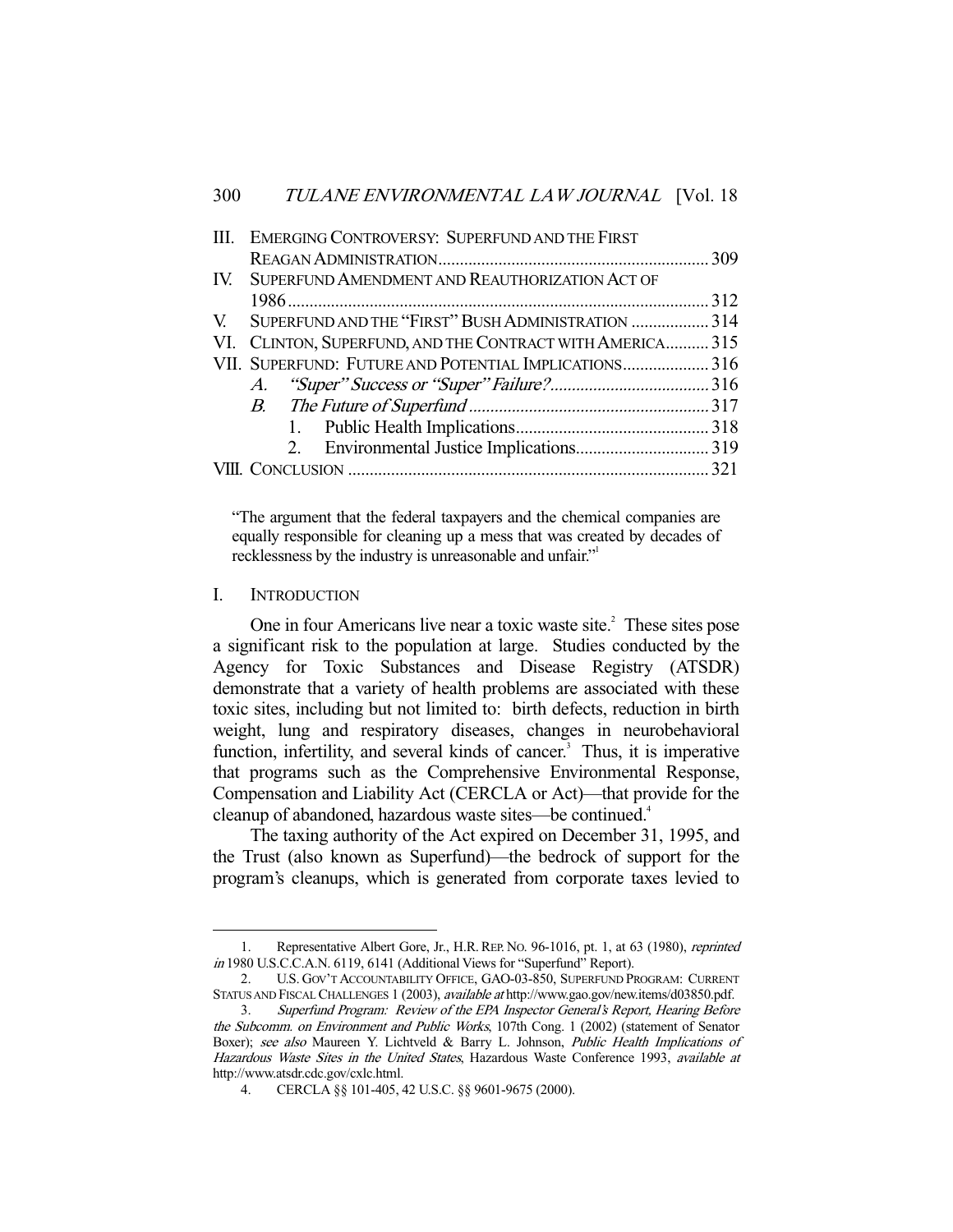fund the Act—ran out of money on September 30, 2003.<sup>5</sup> This recent development presents a number of problems for the program. First and foremost, a decrease in funding prohibits the Environmental Protection Agency (EPA) from meeting the goals of the Act—namely, the speedy cleanup of sites that pose a threat to human health and the environment. Second, the lack of funding to conduct cleanups at various sites removes a source of leverage from the EPA when it deals with recalcitrant potentially responsible parties (PRPs). A host of penalties that could be assessed if cleanup is conducted by the EPA are no longer available—and at best, the EPA is forced to negotiate or encourage action on the part of PRPs.<sup>7</sup> Finally, the "polluter pays" principle—long the guiding theory of the Act—has been undermined by a paradigmatic shift of responsibility from certain industries to society at large.<sup>8</sup> Orphan sites—those sites where no PRP can be identified or where the PRP is bankrupt—are now the responsibility of the American taxpayer, where previously the costs of cleanups were provided by a tax on chemical and oil related industries.<sup>9</sup>

 The purpose of this Article is to provide a cogent overview of the program from its inception to the present and to encapsulate the issues associated with the failure to reauthorize the Act's taxing authority.

 This Article is divided into eight parts. Part II provides a brief history and background of the Act and describes the problems caused by abandoned hazardous waste sites and the solution provided through the enactment of CERCLA. Parts III through VII present a brief history of the administration of the Act through three presidents and discuss the successes and/or failures of each in meeting the goals and aims of the Act. Part VIII outlines potential concerns associated with the bankruptcy of the Trust and the threat this poses to the public health.

# II. CERCLA: HISTORY AND BACKGROUND

# A. Love Canal

-

 The impetus for the passage of CERCLA was the discovery that a small residential community in Niagara Falls, New York had been built

U.S PIRG Educ. Fund & Sierra Club, The Truth About Toxic Waste Clean-ups: How EPA Is Misleading the Public About the Superfund Program 9 (Feb. 2004), available at http://www.sierraclub.org/toxics/factsheets/cleanups.pdf; see also U.S. GOV'T ACCOUNTABILITY OFFICE, supra note 2, at 23.

 <sup>6.</sup> John J. Fialka, Money Shortage Threatens Superfund, WALL ST. J., Sept. 7, 2004, at A2.

<sup>7.</sup> See id.; see also discussion infra Part II.

See Mark Haggerty & Stephanie A. Welcomer, Superfund: The Ascendance of Enabling Myths, 37 J. ECON. ISSUES 451 (2003).

 <sup>9.</sup> See id.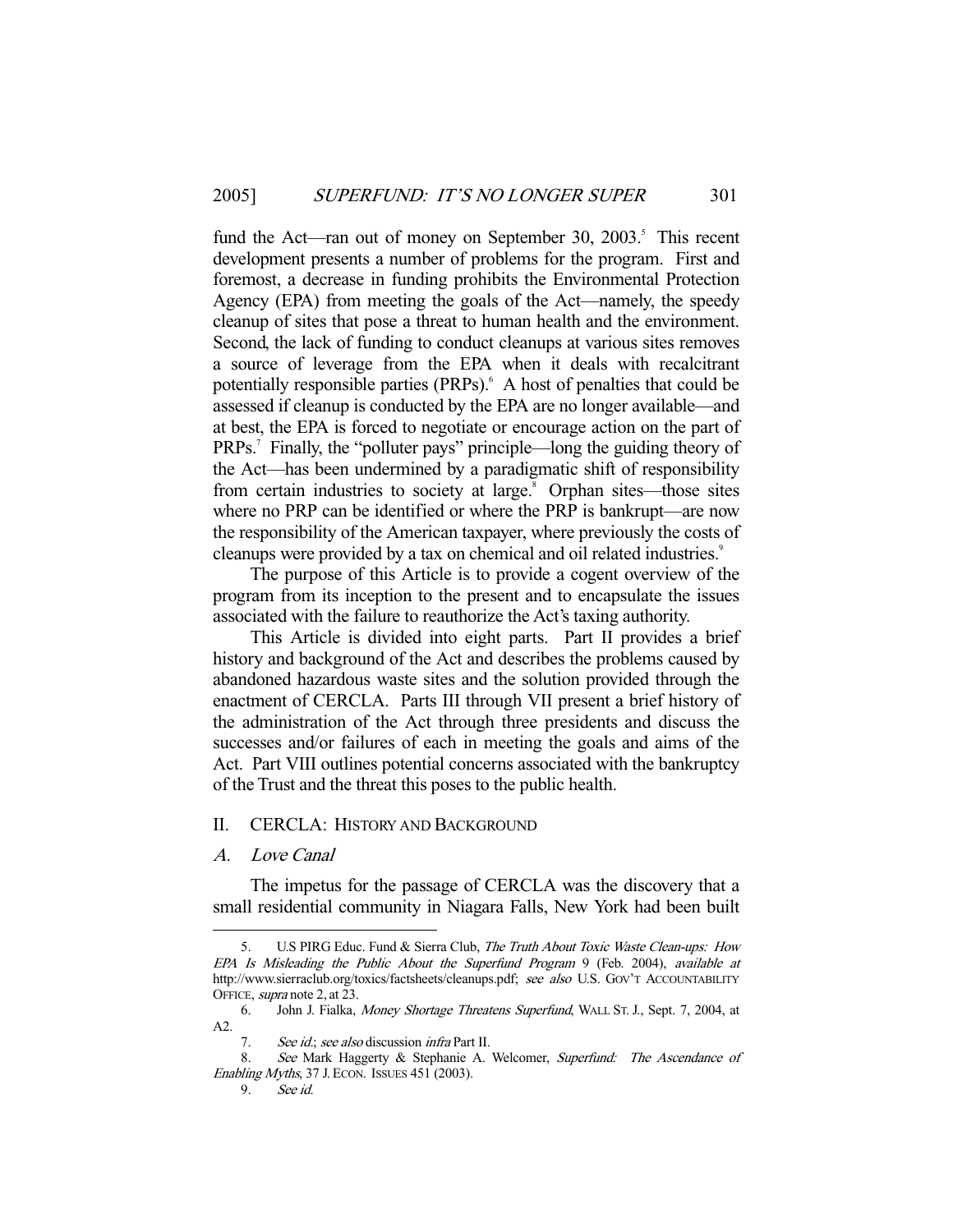atop a chemical waste site.<sup>10</sup> Indeed, the community known as Love Canal was virtually contaminated—its water, air, and soil replete with toxic waste.<sup>11</sup> For a ten-year period commencing in the 1940s, the original site had been used to dispose of all manner of waste—solvents, caustics, and synthetic resins placed in barrels and then deposited in the soil or buried as liquid sludge.<sup>12</sup> Residents recalled acrid smells from the site, numerous fires, and, following rains or heavy snows, thick, black liquid seeping into homes. $^{13}$ 

 In the 1970s, complaints by residents led to a number of studies by state and federal authorities, which suggested that the community was at an increased risk of harm.<sup>14</sup> Following protracted negotiations by state and federal officials, and amid lobbying by an organized community, a state of emergency was ultimately declared, the entire community evacuated, and their properties purchased by the state.<sup>15</sup>

 During the events of Love Canal, very little was known of the existence of other unregulated hazardous waste sites and the potential public health threat posed.<sup>16</sup> However, the discovery of other abandoned sites—and the realization that there was no mechanism to address future Love Canals—prompted federal action.<sup>17</sup> Unfortunately, as authorities

<sup>10.</sup> See ADELINE GORDON LEVINE, LOVE CANAL: SCIENCE, POLITICS, AND PEOPLE 15-21 (1982). For a more comprehensive recitation of the events surrounding Love Canal, reference the articles and presentations published in the Spring 2001 issue of the *Buffalo Environmental Law* Journal, commemorating the twentieth anniversary of Love Canal. 8 BUFF. ENVTL. L.J. 173-329 (2001)

<sup>11.</sup> See LEVINE, supra note 10, at 16-21.

 <sup>12.</sup> Id. at 10.

<sup>13.</sup> *Id.* at 10-11, 14-15.

<sup>14.</sup> See id. at 132-33, 138-40.<br>15. See id. at 152. 175-207.

See id. at 152, 175-207, 213-14; see also Robert Emmet Hernan, A State's Right to Recover Punitive Damages in a Public Nuisance Action: The Love Canal Case Study, 1 TOURO ENVTL. L.J. 45, 54 (1994).

 <sup>16.</sup> Sidney M. Wolf, Hazardous Waste Trials and Tribulations, 13 ENVTL. L. 367, 407-08 (1983).

<sup>17.</sup> See generally H.R. REP. No. 96-1016, pt. 1, at 18-20 (1980), reprinted in 1980 U.S.C.C.A.N. 6119, 6120-21. The report documented the "common characteristics of dump sites" and the "unsafe design and disposal methods." Id. For instance, the report noted that sites in New York, California, Tennessee, Michigan, and New Jersey contained large quantities of hazardous waste, disposed or placed in an unsafe manner, with the potential to threaten groundwater resources. Id. However, it was duly observed by the Committee that while there was a regulatory mechanism for the disposal of hazardous waste, i.e., the Resource Conservation and Recovery Act (RCRA), it did not address "the vast problems associated with abandoned and inactive waste disposal sites." *Id.* at 6125.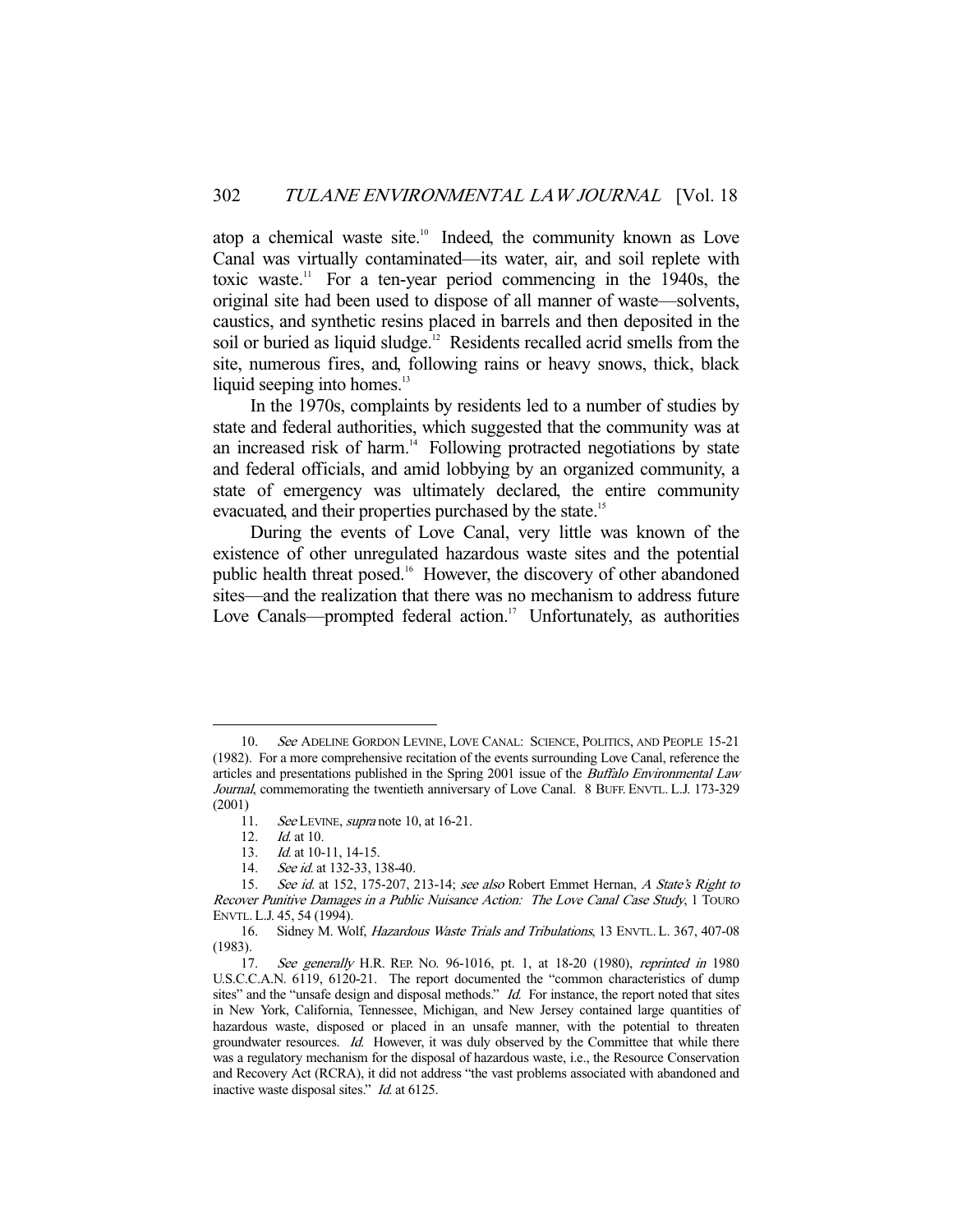were to learn, Love Canal was not an isolated incident. Rather, it was typical of a "pervasive national problem."18

 In 1979, the EPA estimated that there were some "30,000 to 50,000 [inactive and uncontrolled hazardous waste sites] ... [with] between 1,200-2,000 present[ing] a serious risk to public health." 19 When Congress considered several bills to address this growing concern, there was no question of support for enacting legislation to combat problems associated with "inactive hazardous waste sites."<sup>20</sup> Indeed, for a remarkably expansive law with far reaching consequences, there was very little debate.<sup>21</sup> What debate there was focused extensively on funding the Act.

# B. Who and How Much

 Initially, the EPA estimated costs of \$22 billion to \$44 billion for future cleanup efforts.<sup>22</sup> However, the Chemical Manufacturers Association challenged this number, estimating that cleanup costs would not exceed \$350 million.<sup>23</sup> Then, of course, the question remained who

The legislative history of a statute is always important in gathering the legislative intent for its implementation. In the instance of the 'Superfund' legislation, a hastily assembled bill and a fragmented legislative history add to the usual difficulty of discerning the meaning of the law. The legislation that did pass, with all of its inadequacies, was the best that could be done at the time.

Grad, supra, at 2.

 <sup>18.</sup> EPA, OIL & SPECIAL MATERIALS CONTROL DIV., 430/9/80-004, DAMAGES AND THREATS CAUSED BY HAZARDOUS MATERIAL SITES at xi (Jan. 1980); see also Cong. Q., Inc., Congress Clears 'Superfund' Legislation, in 36 CONG. Q.ALMANAC 584, 585-86 (1980).

 <sup>19.</sup> H.R.REP. NO. 96-1016, pt. 1, at 18 (1980), reprinted in 1980 U.S.C.C.A.N. 6120-21.

<sup>20.</sup> Id. at 17-18. See generally Frank P. Grad, A Legislative History of the Comprehensive Environmental Response, Compensation, Liability (Superfund) Act of 1980, 8 COLUM.J.ENVTL. L. 1 (1982). The article provides an excellent overview of the rather short and hurried deliberations of the 96th Congress in passing CERCLA, as provided in its legislative history. As noted by the author:

<sup>21.</sup> Grad, supra note 20, at 1; see, e.g., United States v. Md. Bank & Trust Co., 632 F. Supp. 573, 578 (D. Md. 1986) (referring to CERCLA as "a hastily conceived compromise statute"); United States v. Northeastern Pharm. & Chem. Co., 579 F. Supp. 823, 838 n.15 (W.D. Mo. 1984) ("CERCLA is in fact a hastily drawn piece of compromise legislation, marred by vague terminology and deleted provisions."); State ex rel. Brown v. Georgeoff, 562 F. Supp. 1300, 1310 n.12 (D.C. Ohio 1983). The Georgeoff court noted that "CERCLA was rushed through a lame duck session of Congress, and therefore, might not have received adequate drafting. In fact, during the final House debates, a number of Congressmen identified over forty drafting errors on the bill which became CERCLA." Georgeoff, 562 F. Supp. at 1310 n.12; see also United States v. Davis, 882 F. Supp. 1217, 1220 n.1 (D.R.I. 1995) (referring to CERCLA as "a hastily-drawn statute quickly passed through a lame-duck Congressional session").

<sup>22.</sup> Cong. Q., Inc., *supra* note 18, at 586.

<sup>23.</sup> *Id.* The Chemical Manufacturers Association figures were based on estimates that there were no more than 4,200 potentially hazardous dumpsites, with 174 potentially abandoned. Id. This number was far less than the 30,000 to 50,000 proffered by the EPA. Id.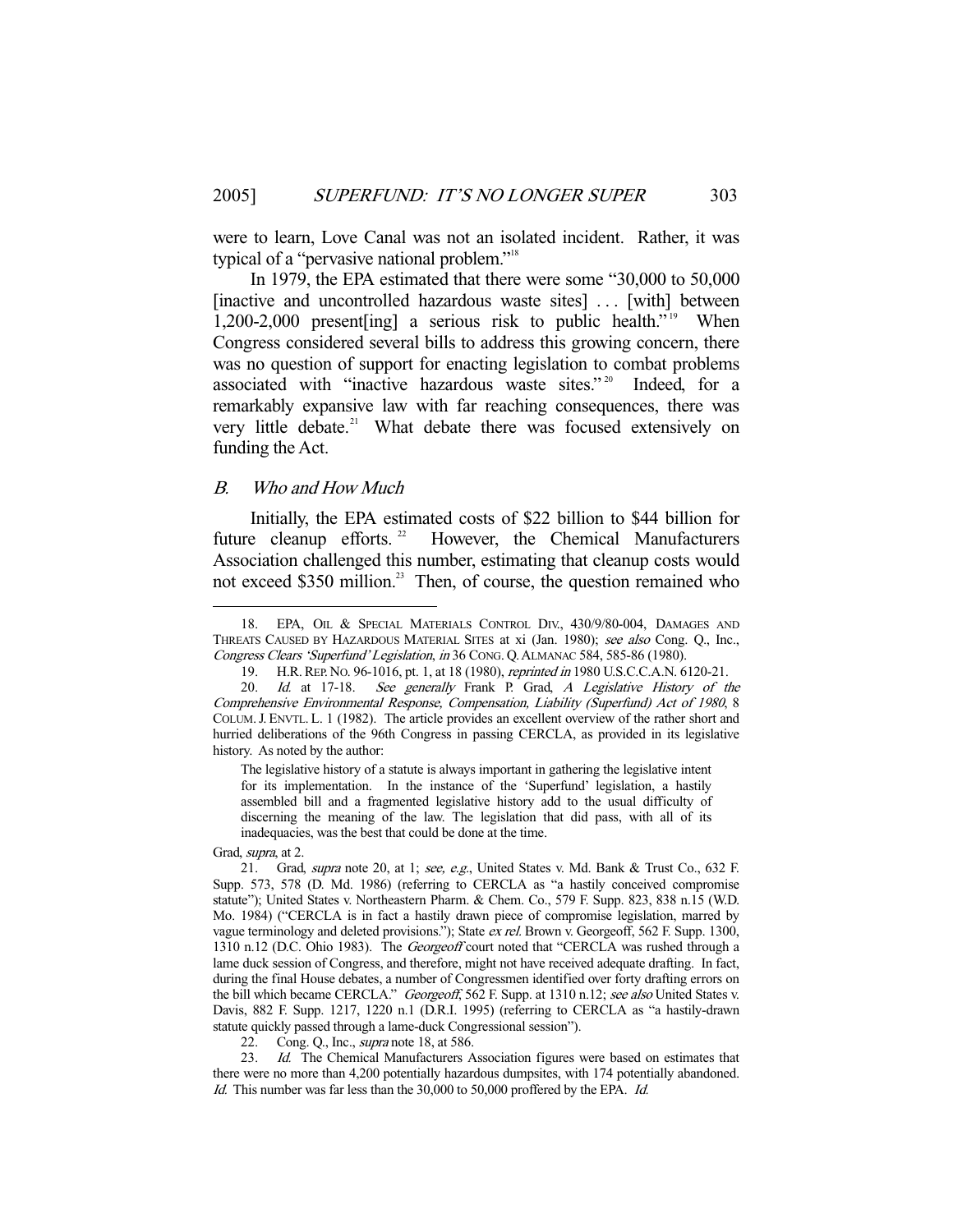would ultimately foot the bill for future cleanups. Environmentalists argued that the "polluter should pay for most of the cleanup because he benefited most from cheap disposal."<sup>24</sup> Industry, specifically the chemical industry, maintained that society as a whole had benefited from poor disposal methods "in the form of cheaper products"<sup>25</sup> and thus, society was ultimately responsible for cleanup costs.<sup>26</sup> Additionally, industry strenuously opposed "across-the-board" fees on industry in general, as it would "force companies that disposed of wastes properly to pay for cleanup by careless firms."<sup>27</sup> Congress duly considered these issues when deliberating the "fund" aspects of the Act.

 In 1979, President Carter submitted to Congress a \$1.6 billion legislative proposal to address the cleanup of releases from hazardous waste sites.<sup>28</sup> A year later, the House proposed a bill, comprised of two parts—House Bill 7020 and House Bill 85—that would have created a fund of almost \$2 billion to remediate oil and chemical releases and spills.<sup>29</sup> The Senate Environment Committee's bill—Senate Bill 1480 exceeded that of the President and the House by \$2.5 billion.<sup>30</sup> It was expected that more than \$4 billion would be raised over a period of six years, with almost 90% of the funds coming from industry and the remaining coming from American taxpayers.<sup>31</sup> However, following numerous amendments, deletions, compromises, and threats to derail any

<sup>24.</sup> *Id.* at 587.

<sup>25.</sup> *Id.*<br>26. *Id.* 

<sup>26.</sup> *Id.*<br>27. *Id.* 

 $27.$ 

<sup>28.</sup> Cong. Q., Inc., Presidential Messages: President Carter's Second Session Agenda, in 36 CONG. Q.ALMANAC 1-E, 21-E (1980).

<sup>29.</sup> Cong. Q., Inc., *supra* note 18, at 587. Due to restrictions on committee jurisdictions, the House's Superfund "package" was comprised of two parts: HR 7020—cleanup of abandoned chemical dumps and HR 85—cleanup of oil and chemicals spilled into navigable waterways. Id.

 <sup>30.</sup> Id. at 591.

 <sup>31.</sup> Grad, supra note 20, at 12. It had been argued that

<sup>[</sup>f]inancing the Fund primarily from fees paid by industry is the most equitable and rational method of broadly spreading the costs of past, present, and future releases of hazardous substances among all those industrial sectors and consumers who benefit from such substances. . . . A largely appropriated fund establishes a precedent adverse to the public interest—it tells polluters that the longer a problem takes to appear, the less responsible they are for paying for the consequences of their actions, regardless of the severity of the impacts. Too often, the general taxpayer is asked to pick up the bill for problems he did not create; when costs can be more appropriately allocated to specific economic sectors and consumers, such costs should not be added to the public debt.

Id. at 12 (quoting S. REP. No. 848, 96th Cong., 2d Sess., at 72 (1980)).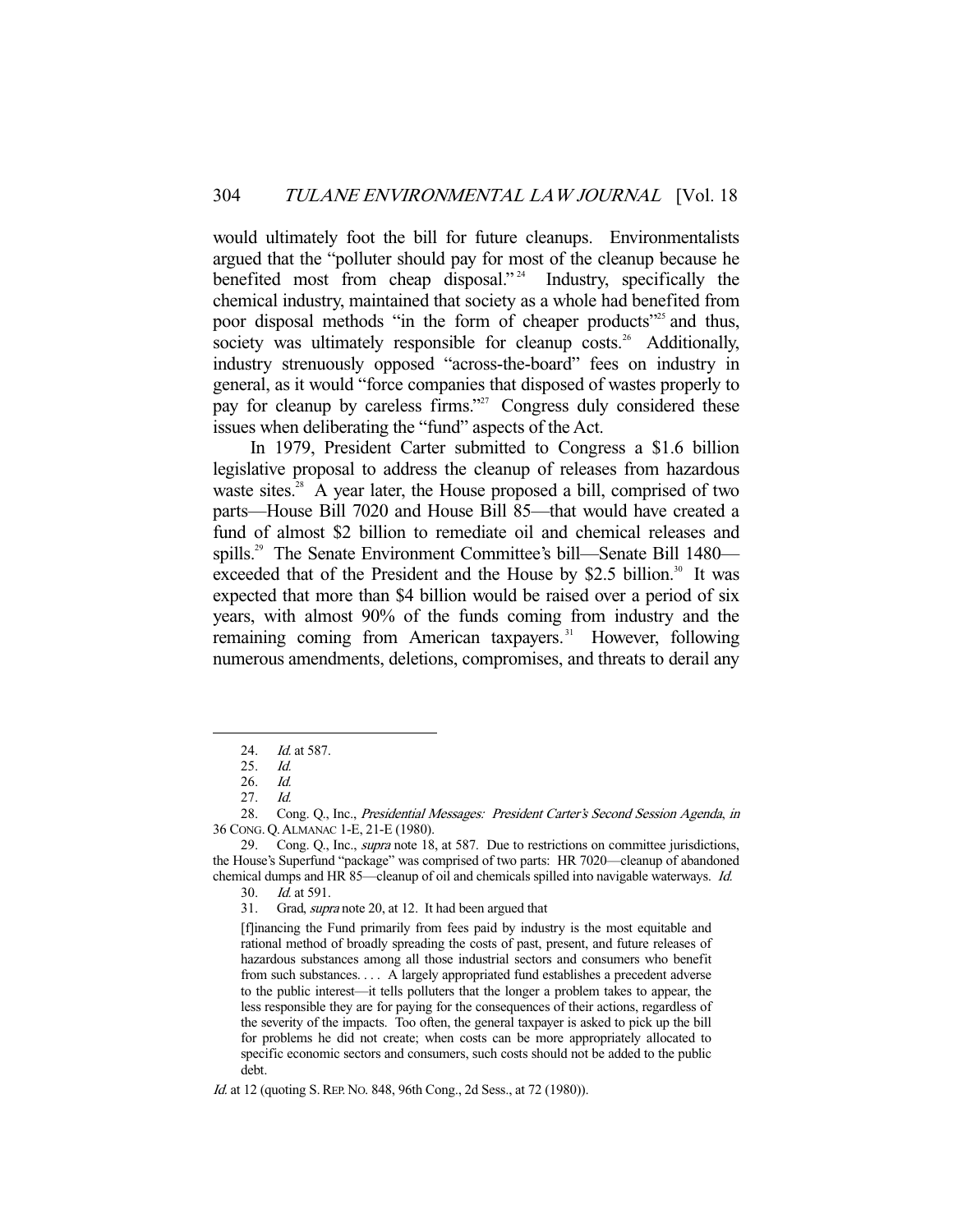action on a bill, a substitute bill proposing \$1.6 billion over five years was voted on and accepted by the Senate.<sup>32</sup>

The Senate then considered House Bill 7020.<sup>33</sup> All of the language after the enacting clause was stricken and language from the substitute Senate Bill 1480 was inserted.<sup>34</sup> House Bill 7020 was approved in this form and forwarded to the House with a letter from its Senate sponsors, warning that any attempts to return the bill to the Senate would result in its demise.<sup>35</sup>

 Numerous legislators filed objections to the Senate amended bill, ranging from concerns regarding the lack of provisions dealing with midnight dumpers to fears that the bill would "create a huge pot of money which is either wasted or permits [the] EPA rather than Congress to use the money as it sees fit."<sup>36</sup>

 In the end, despite small factions of opposition, debate on the bill was brought to a close and the bill was finally approved. $37$  It was formally presented to President Carter on December 9, 1980 and he signed it on December 11, 1980.<sup>38</sup>

# C. Liability, PRPs, and the Trust Fund

 Under the newly enacted CERCLA, cleanups were essentially funded by one of two sources: a liability mechanism or the Act's taxing scheme.<sup>39</sup> Unlike other laws, CERCLA established broad liability for the

 <sup>32.</sup> Id. at 19-29. At the time, Senator Jennings Randolph (D-W.Va), Chairman of the Committee on Environment and Public Works declared: "I am a realist. At this time and in this place, S. 1480 cannot be enacted. But this final compromise can." Cong. Q., Inc., supra note 18, at 592. Senator Jesse Helms (R-NC) reportedly said that the Senate had "gone a long way toward making a bad bill better" by reducing the fund from \$4.1 billion to \$1.6 billion. Id. However, he still voted against the bill, claiming it had "too many bugs." Id. In the end, the Senate fixed the contribution to the Trust from industry taxes at 87.5% with the remaining 12.5% to come from general tax revenue. Grad, supra note 20, at 30.

 <sup>33.</sup> Grad, supra note 20, at 29.

 <sup>34.</sup> Id.

 <sup>35.</sup> Cong. Q., Inc., supra note 18, at 593.

 <sup>36.</sup> H.R. REP. NO. 96-1016, pt. 1, at 67 (1980), reprinted in 1980 U.S.C.C.A.N. 6119, 6143 (quoting Congressman James T. Broyhill (R-NC), who voiced strenuous objections to the bill in its entirety). Indeed, Congressman Broyhill argued that the proposed bill would impose an "inflationary fee" on industry and that the fee would be "used to fund cleanup and abatement related to orphan and inactive dump sites raises very substantial constitutional questions under the due process clause of the Fifth Amendment." Id. at 6144-45.

 <sup>37.</sup> See Grad, supra note 20, at 34.

 <sup>38.</sup> Id. at 35.

 <sup>39.</sup> Richard L. Revesz & Richard B. Stewart, The Superfund Debate (1995), in FOUNDATIONS OF ENVIRONMENTAL LAW & POLICY 249, 279 (Richard L. Revesz ed., 1997); see also James J. Florio, Congress as Reluctant Regulator: Hazardous Waste Policy in the 1980's, 3 YALE J. ON REG. 351, 355-57 (1986) (discussing the two major components of the Act: a \$1.6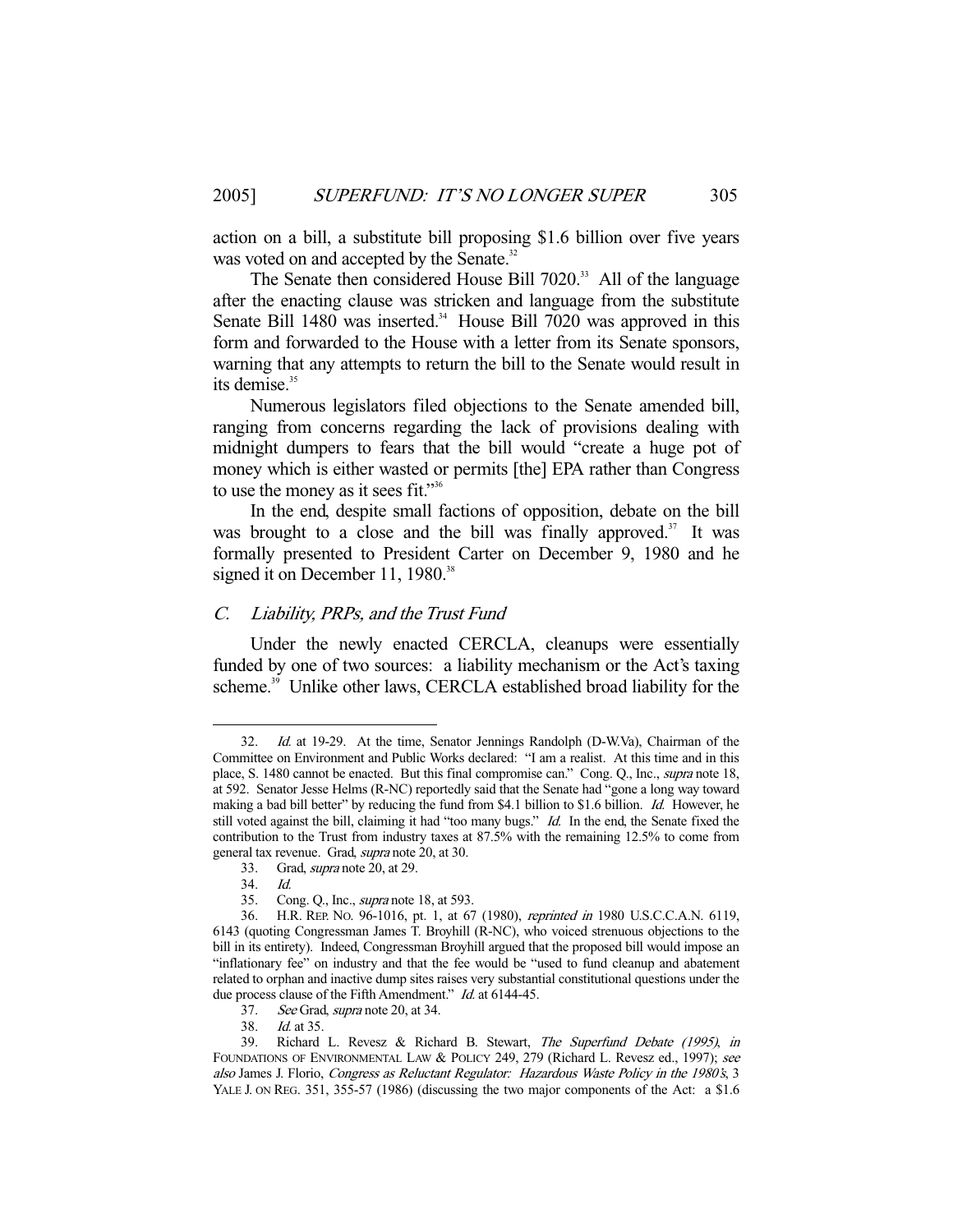cleanup of hazardous waste sites. The following classes of individuals or PRPs can be held liable for cleanup-related costs:<sup>40</sup>

- 1. Current owners or operators of a facility or vessel where hazardous substances were disposed: $41$
- 2. Previous owners or operators of a facility or vessel where hazardous substances were disposed; $42$
- 3. Transporters of hazardous substances for disposal at a site/facility that they selected; $43$  and
- 4. Individuals that generated the hazardous substances ultimately disposed at the site/facility in question.<sup>44</sup>

 The standard of liability is strict liability and all classes of PRPs may be held jointly and severally liable.<sup>45</sup> Thus, the government need not prove negligence, only that a party had some involvement at the site. Further, regardless of the degree of involvement, any party can be held liable for the entire cost of cleanup.<sup>46</sup> Fortunately, the Act's joint and several liability is coupled with the right to contribution.<sup> $47$ </sup> Prior to the passage of the Superfund Amendment Reauthorization Act (SARA) which codified the right to contribution—courts recognized this right as implied.<sup>48</sup>

 While the majority of criticism directed at CERCLA pertains to the joint and several liability issue, as a practical matter, this mechanism eliminates the need for plaintiffs or the EPA to waste time and money in determining share and/or responsibility.<sup>49</sup> Indeed, it acts as an incentive for PRPs to fully and thoroughly investigate the potential responsibility of other parties—thus creating a larger pool of PRPs and significantly reducing the individual share of costs.

 Defenses under the Act are fairly limited. Under section 107(b), a responsible party can avoid CERCLA liability only if the release of a

-

47. CERCLA § 113(f)(1), 42 U.S.C. § 9613(f)(1). The right of contribution allows a party to recover costs associated with the cleanup from "any other person who is liable or potentially liable" under section 107. CERCLA § 107, 42 U.S.C. § 9607.

48. See Wehner v. Syntex Agribusiness, 616 F. Supp. 27, 31 (E.D. Mo. 1985); City of Phila. v. Stepan Chem. Co., 544 F. Supp. 1135, 1142 (E.D. Pa. 1982).

billion trust fund and a liability scheme that provides for the cleanup of contaminated and abandoned waste sites).

 <sup>40.</sup> CERCLA § 107(a), 42 U.S.C. § 9607(a) (2000).

 <sup>41.</sup> CERCLA § 107(a)(1), 42 U.S.C. § 9607(a)(1).

 <sup>42.</sup> CERCLA § 107(a)(2), 42 U.S.C. § 9607(a)(2).

 <sup>43.</sup> CERCLA § 107(a)(4) 42 U.S.C. § 9607(a)(4).

 <sup>44.</sup> CERCLA § 107(a)(3), 42 U.S.C. § 9607(a)(3).

 <sup>45.</sup> See United States v. Chem-Dyne Corp., 572 F. Supp. 802 (S.D. Ohio 1983).

 <sup>46.</sup> See United States v. Alcan Aluminum Corp., 990 F.2d 711 (2nd Cir. 1993).

 <sup>49.</sup> See Lynda J. Oswald, New Directions in Joint and Several Liability Under CERCLA, 28 U.C. DAVIS L.REV. 299, 302-04 (1995).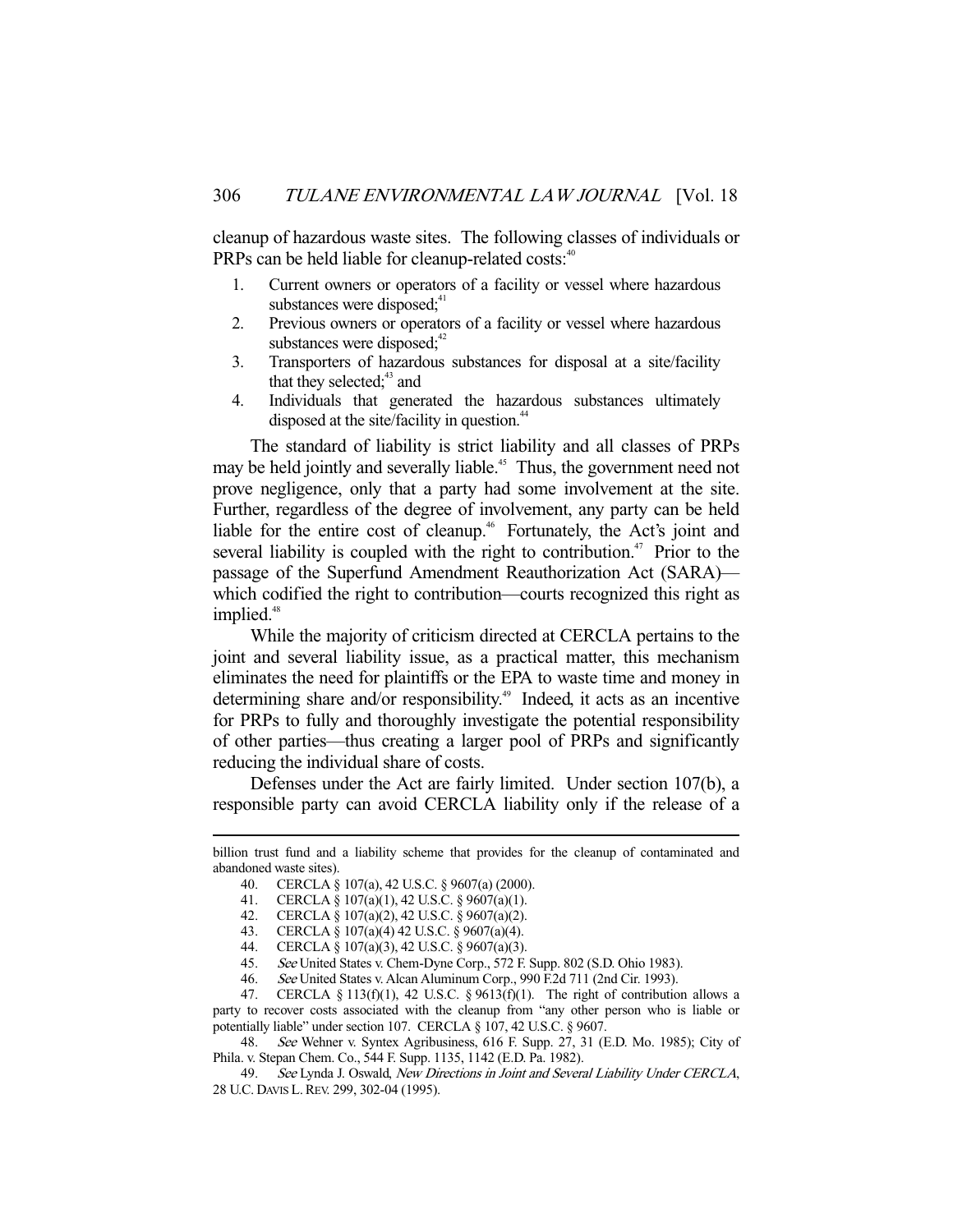hazardous substances was caused solely by an act of  $God;<sup>50</sup>$  an act of war;<sup>51</sup> an act or omission of a third party (other than the defendant's agent or employee) not occurring in connection with a "contractual relationship" if the defendant exercised due care with respect to the hazardous substance and took precautions against foreseeable acts and omissions of a third party;<sup>52</sup> and/or a combination of any of the abovereferenced reasons.<sup>53</sup>

 Unfortunately for the PRPs, the first defense, "act of God," is narrowly defined in CERCLA as an "unanticipated grave natural disaster or other natural phenomenon of an exceptional, inevitable, and irresistible character, the effects of which could not have been prevented or avoided by the exercise of due care or foresight."54 Further, neither the defense of "act of war" nor "act of God" is likely to prevent liability from attaching, if it can be demonstrated that the presence of hazardous substances is due in part to the actions of a PRP.<sup>55</sup>

 More important and no less controversial, CERCLA applies retroactively, establishing liability prior to the existence of the Act.<sup>56</sup> Thus, a PRP could not evade liability by arguing that the activities in question complied with existing practices prior to the passage of the Act.

 Pursuant to section 106 of the Act, the EPA may issue an administrative order or secure a court order to force PRPs to undertake cleanup measures necessary to abate any harm that may present "an imminent and substantial endangerment to the public health or welfare or the environment."<sup>57</sup> If the PRP fails to comply with the administrative

 <sup>50.</sup> CERCLA § 107(b)(1), 42 U.S.C. § 9607(b)(1).

 <sup>51.</sup> CERCLA 107(b)(2), 42 U.S.C. § 9607(b)(2).

 <sup>52.</sup> CERCLA § 107(b)(3), 42 U.S.C. § 9607(b)(3).

 <sup>53.</sup> CERCLA § 107(b)(4), 42 U.S.C. § 9607(b)(4).

 <sup>54.</sup> CERCLA § 101(1), 42 U.S.C. § 9601(1).

 <sup>55.</sup> See Debra Baker Norris, CERCLA and Real Estate Transactions: A Game of Chance, HOUS. LAW., Mar./Apr. 1988, at 20.

 <sup>56.</sup> See United States v. Olin Corp., 107 F.3d 1506, 1511-12 (11th Cir. 1997); United States v. Monsanto Co., 858 F.2d 160, 174 (4th Cir. 1988); Levin Metals Corp. v. Parr-Richmond Terminal Co., 817 F.2d 1448, 1450-51 (9th Cir. 1987); United States v. Northeastern Pharm. & Chem. Co., 579 F. Supp. 823, 839 (W.D. Mo. 1984); State ex rel. Brown v. Georgeoff, 562 F. Supp. 1300, 1302-03 (D.C. Ohio 1983). Interestingly though, while a majority of courts have recognized that there is no explicit statutory reference to or statement of retroactivity in the Act, they have continued to apply the provisions of CERCLA retroactively. See Karen S. Danahy, Comment, CERCLA Retroactive Liability in the Aftermath of Eastern Enterprises v. Apfal, 48 BUFF. L. REV. 509, 530-33 (2000) (providing a succinct overview of the history of the Supreme Court's "interpretation" of CERCLA's retroactive applicability).

 <sup>57.</sup> CERCLA § 106(a), 42 U.S.C. § 9606(a) (2000). The first step to "cleanup" is being placed on the National Priority List (NPL). In deciding whether to include a site on the NPL, the EPA "uses a hazard ranking system to review available data on the site and determine whether its health or environmental risks are sufficient to qualify it for a Superfund cleanup." U.S. Gov't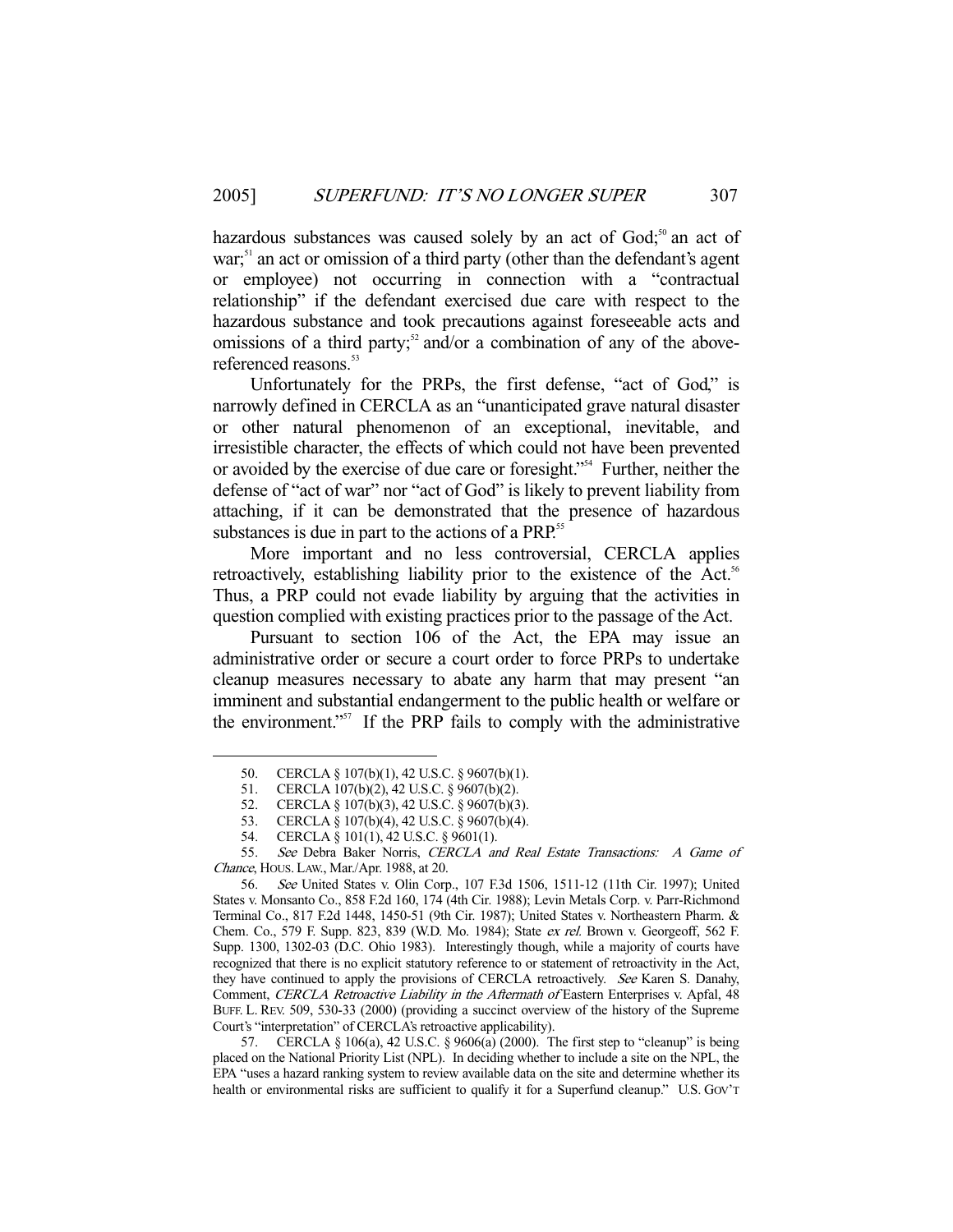order, the Act allows the EPA to seek civil penalties of \$25,000 per day<sup>58</sup> and treble damages for cleanup costs incurred if the PRP failed to take proper action pursuant to an administrative order.<sup>59</sup> In the alternative, pursuant to section 104, the EPA may undertake emergency cleanup measures, consistent with the national contingency plan, at a site it determines "may present an imminent and substantial danger to public health or welfare."<sup>60</sup> The EPA can then sue to recover costs and damages for emergency cleanup, removal, and containment actions carried out under section 104.<sup>61</sup> Recoverable costs include: all costs of removal or remedial action incurred, $62$  health assessment or health effects studies, $63$ indirect costs.<sup>64</sup> and interest.<sup>65</sup>

 Funding for any emergency measures undertaken by the EPA was provided through the "Superfund" established by the Act. Essentially, CERCLA created three taxes to finance the trust: (1) an excise tax on crude oil of \$0.013 per barrel, (2) an excise tax on primary petrochemicals of \$1.18 per ton, and (3) an excise tax on certain inorganic substances at \$0.31 per ton.<sup>66</sup>

 In pursuing site cleanup, the EPA, or the responsible party assisted by the EPA, conducts an investigation of the risks posed by the site and the potential remedies to address those risks. $67$  A preferred remedy is identified and plans are developed for the remedy.<sup>68</sup> Construction work is commenced as outlined in the development plan.<sup>69</sup> Once construction has concluded, and the EPA has inspected the site, it is then considered "construction complete."<sup>70</sup>

- 58. CERCLA § 106(b)(1), 42 U.S.C. § 9606(b)(1).
- 59. CERCLA § 107(c)(3), 42 U.S.C. § 9607(c)(3).
- 60. CERCLA § 104(a)(1), 42 U.S.C. § 9604(a)(1).
- 61. CERCLA § 107(c)(3), 42 U.S.C. § 9607(c)(3).
- 62. CERCLA § 107(a)(4)(A), 42 U.S.C. § 9607(a)(4)(A).
- 63. CERCLA § 107(a)(4)(D), 42 U.S.C. § 9607(a)(4)(D).

 64. See, e.g., Bruce P. Howard & Kevin E. Solliday, CERCLA and Similar State Laws: Overview and Current Developments, in 797 THE IMPACT OF ENVIRONMENTAL REGULATIONS ON BUSINESS TRANSACTIONS AND OPERATIONS 39, 55-56 (1992) (discussing the various costs recoverable under CERCLA).

65. CERCLA § 107(a)(4), 42 U.S.C. § 9607(a)(4).

66. Cong. Q., Inc., supra note 18, at 590.

 67. See U.S. GOV'T ACCOUNTABILITY OFFICE, GAO/RCED-00-25, SUPERFUND: INFORMATION ON THE PROGRAM'S FUNDING STATUS 4 (1999), available at http://www.gao.gov/ new.items/rc00025.pdf.

-

69. Id.

70. Id.

ACCOUNTABILITY OFFICE, GAO/RCED-99-245, SUPERFUND: HALF THE SITES HAVE ALL CLEANUP REMEDIES IN PLACE OR COMPLETED 2 (1999), available at http://www.gao.gov/archive/1999/rced-99-245/rc99245.pdf.

 <sup>68.</sup> Id.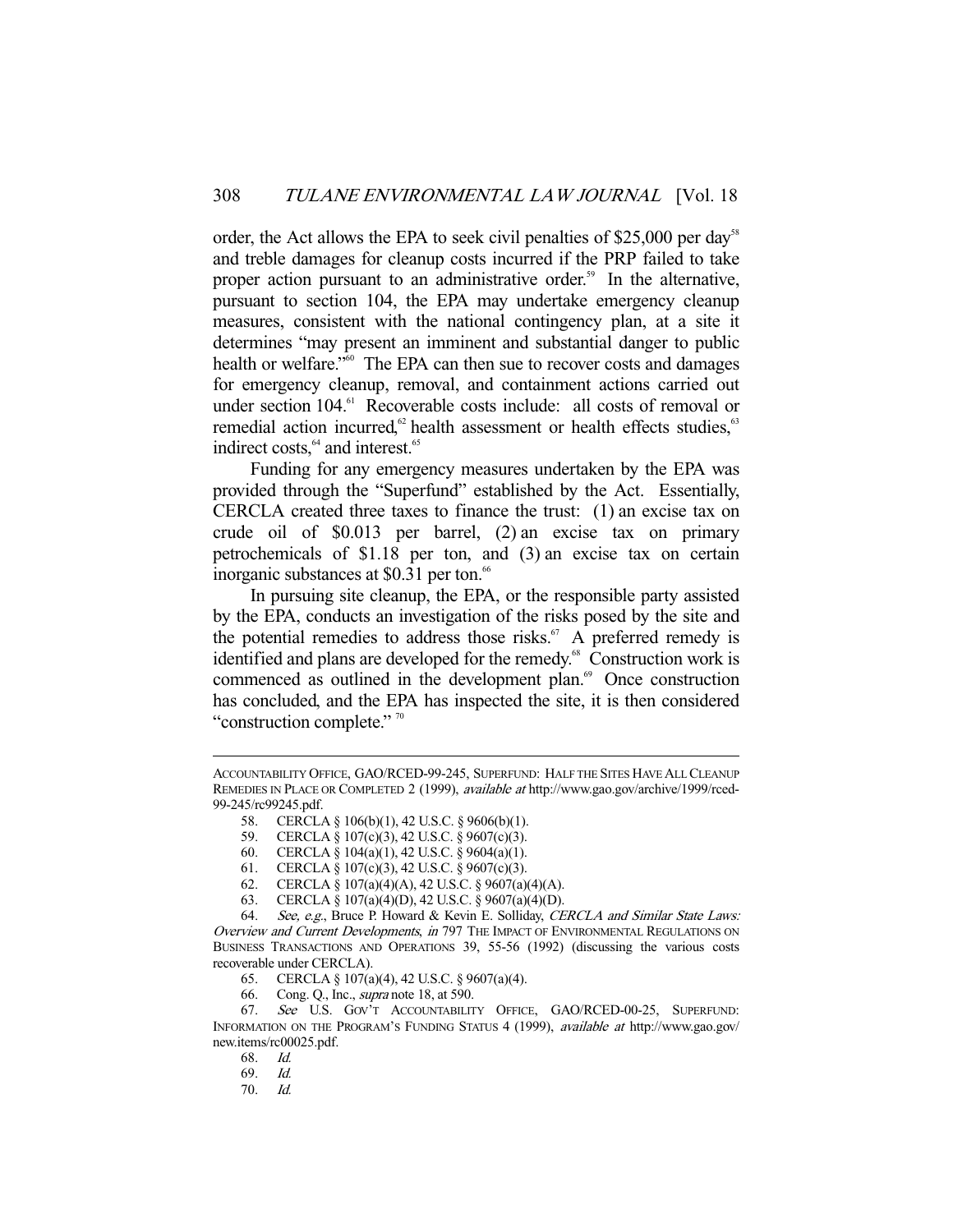# III. EMERGING CONTROVERSY: SUPERFUND AND THE FIRST REAGAN ADMINISTRATION

 In the first few years of operation, the program was severely handicapped by a number of scandals. The most notable involved Anne Gorsuch, the first Administrator of the EPA in the Reagan Administration.

 Gorsuch represented all too well the conservative ideology of the Republican Party and the incoming Reagan Administration.<sup>71</sup> Many of the party stalwarts believed that the EPA should have been dissolved and "that the statutes that it implemented were senseless, and that the federal government had no business in environmental management."<sup>72</sup> Consequently, it was not farfetched for some to believe that there was a "deliberate plan" by Gorsuch and other Reagan appointees to "paralyze if not totally dismantle the enforcement program."73

 On his first day in office, President Reagan instituted a hiring freeze for all federal employees throughout the Executive Branch.<sup>74</sup> This action prevented the EPA from replacing any mid-level or senior staff that resigned from the agency.<sup>75</sup>

 Enforcement efforts of the EPA were further hampered by a series of reorganizations.76 The Office of Enforcement and all its regional offices were dismantled and technical staff, tasks, and general responsibilities were redistributed to various media departments.<sup>77</sup> A new Office of Legal and Enforcement Counsel was created and all legal enforcement activities were coordinated from this division.<sup>78</sup> However, technical staff who had originally been housed with the legal staff was to remain segregated among the various media offices.<sup>79</sup> This pattern of segregating legal enforcement staff from technical staff was also duplicated throughout the regional offices.<sup>80</sup>

 With a reduction in staff, funding, and a series of personnel reorganizations, it is little wonder that enforcement initiatives at the EPA

 <sup>71.</sup> See Joel A. Mintz, Agencies, Congress, and Regulatory Enforcement: A Review of EPA's Hazardous Waste Enforcement Effort, 1970-1987, 18 ENVTL. L. 683, 716 (1988). The author quotes one EPA staffer: "It was chaos. We'd move from one crisis to the next. We had no connection with the people setting policy." *Id.* at 716 n.93.

 <sup>72.</sup> Id. at 717 (quoting Sheldon Novick, former regional counsel of EPA Region III).

 <sup>73.</sup> Id. at 718.

 <sup>74.</sup> Id. at 722.

 <sup>75.</sup> Id. Id. at 720.

 <sup>77.</sup> Id.

 <sup>78.</sup> Id. at 720-21

 <sup>79.</sup> Id.

 <sup>80.</sup> Id.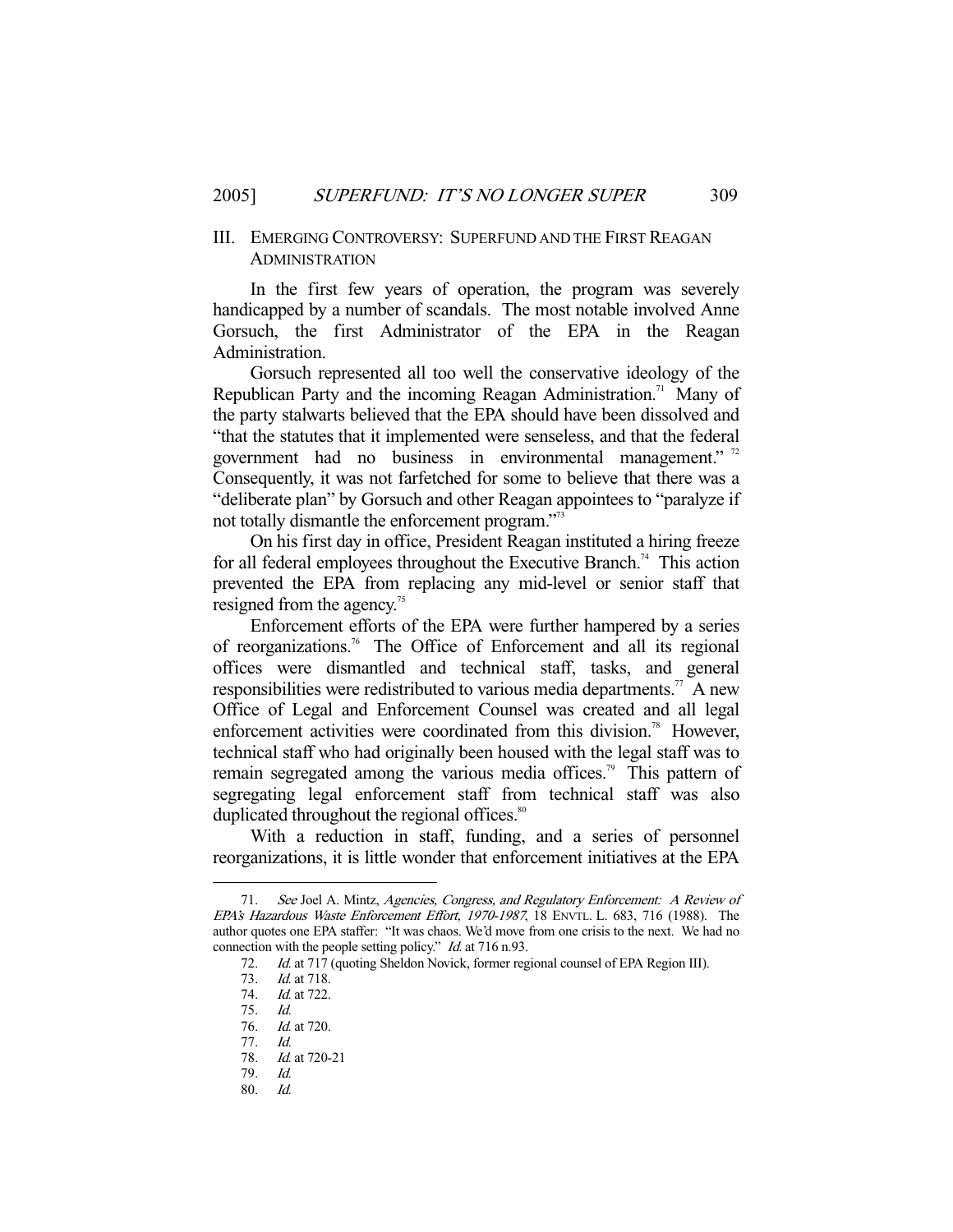came to a near screeching halt.<sup>81</sup> Under Gorsuch, the EPA employed a nonconfrontational approach to enforcement.<sup>82</sup> The staff was expected to utilize an informal method, encouraging voluntary compliance with the various regulations.<sup>83</sup>

 In the area of Superfund, the EPA employed a "strict conservation" approach to the  $$1.6$  billion CERCLA Trust.<sup>84</sup> It was believed that the Superfund Act, and the corporate taxes levied to fund the Trust, would not be renewed after the Act expired on October 1, 1985.<sup>85</sup> Indeed, by the end of 1982, the EPA had only expended \$88 million of the \$452 million accumulated in the Trust.<sup>86</sup> As a result, a measure intended to ensure speedy, effective action in remediating sites that posed a legitimate threat to human health was instead used to ensure minimal disruption to industry and minimal expenditure of funds.<sup>87</sup>

 In early 1982, the House Subcommittee on Investigations and Oversight of the Committee on Public Works and Transportation (Subcommittee) commenced a series of investigations to determine whether the EPA was enforcing federal laws pertaining to hazardous waste as it impacted water resources.<sup>88</sup> Following a number of hearings with citizen groups, state officials, and officials from the United States General Accounting Office (GAO), the Subcommittee concluded that cleanups at various waste sites were not being handled in an expeditious fashion and that the majority of PRPs were not being held liable for their full share of the costs.<sup>89</sup>

<sup>81.</sup> See generally Wolf, supra note 16, at 379-89 (discussing the professional backgrounds of Reagan appointees to the EPA, in particular Anne Gorsuch, Frank Shepard, and Rita Lavelle, and the impact of the various agency reorganizations instituted by Administrator Gorsuch).

 <sup>82.</sup> Mintz, supra note 71, at 719.

 <sup>83.</sup> Id.

 <sup>84.</sup> Id. at 729.

 <sup>85.</sup> Id. at 729 (referring to interviews with William Hedeman, Lawrence Kyte, Gene Lucero, and Al Smith). According to the testimony of William Hedeman, Director of the Office of Emergency and Remedial Response, the primary purpose of the "go slow" tactics of the Administration was to ensure that the Act would not be reauthorized. Florio, supra note 39, at 363. Director Hedeman stated: "There was a hidden agenda . . . not to set into motion events that would lead to what is referred to as 'Son of Superfund' or the extension of the tax or re-enactment of the law beyond the 1985 cutoff." Id. at 363-64.

<sup>86.</sup> Mintz, supra note 71, at 729 n.138 (referencing James P. Lester, The Process of Hazardous Waste Regulation: Severity, Complexity and Uncertainty, in 71 THE POLITICS OF HAZARDOUS WASTE MANAGEMENT 12 (J. Lester & A. Bowman eds., 1983)).

<sup>87.</sup> Florio, *supra* note 39, at 363.

 <sup>88.</sup> H.R. REP. NO. 97-968, at 7 (1982). Additionally, the Oversight and Investigations Subcommittee on Energy and Commerce was conducting its own investigations into the enforcement effectiveness of the agency.

 <sup>89.</sup> Id. at 7-9.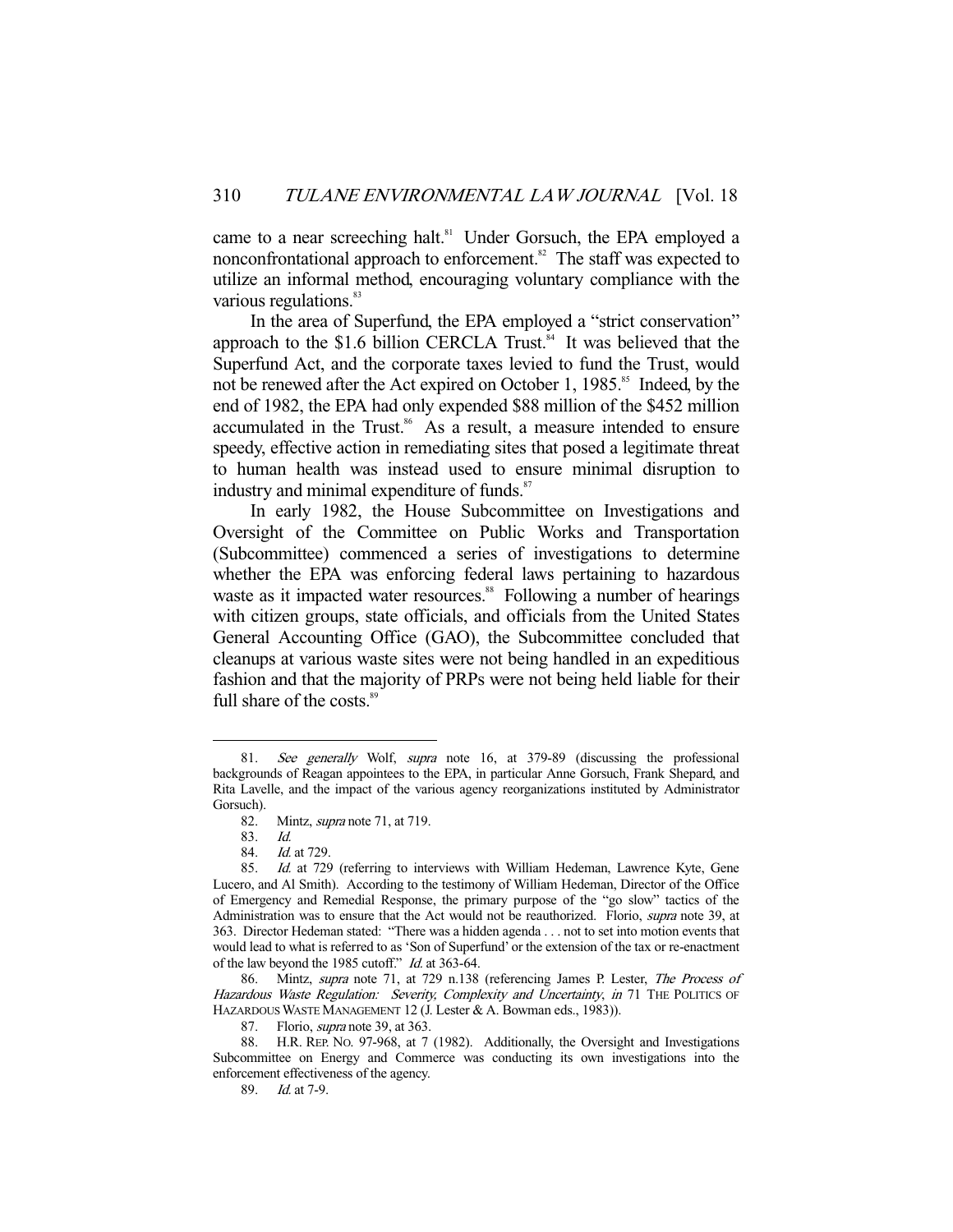The Subcommittee forwarded a number of informal requests to the EPA to review files on the administration of CERCLA, in particular, information regarding three sites in Region  $II.^{\circ\circ}$ . After several rebuffs, the Subcommittee authorized the issuance of subpoenas.<sup>91</sup> The issue came to a head on October 29, 1982, when EPA enforcement staff refused the Subcommittee access to enforcement files on three waste sites.<sup>92</sup>

 Immediately, the Subcommittee issued a subpoena to Administrator Gorsuch to appear and produce all documents related to ongoing investigations of Superfund cleanup sites.<sup>93</sup> Administrator Gorsuch refused based on instructions from President Reagan and, as a result, was held in contempt by the Subcommittee.<sup>94</sup> Similarly, a second subcommittee investigating the EPA's enforcement of Superfund issued its own subpoena when its request for information was refused.<sup>95</sup> A compromise some months later allowed members of the Subcommittee to review edited versions of the documents initially requested and unedited versions in closed sessions.<sup>96</sup>

 However, "resolution" of the access to information standoff with the Subcommittee did not end Congress's intense scrutiny of the EPA.<sup>97</sup> There were subpoenas still pending from the Subcommittee on Investigations and Oversight of the Committee on Energy and Commerce.<sup>98</sup> Indeed, the focus had now shifted to allegations of misconduct by EPA officials.<sup>99</sup>

 On February 7, 1983, amid allegations of perjury to Congress and improper administration of the Trust, President Reagan dismissed Rita Lavelle, the Superfund Administrator.<sup>100</sup> On March 9, 1983, Anne

<sup>90.</sup> *Id.* at 11, 13. Region II of the EPA serves New Jersey, New York, Puerto Rico, the U.S. Virgin Islands, and even Tribal Nations. See EPA, Region 2 Home Page, at http://www.epa. gov/region2/ (last updated Mar. 30, 2005).

<sup>91.</sup> H.R. REP. No. 97-968, at 13.

 <sup>92.</sup> Id. at 14.

<sup>93.</sup> Ronald Claveloux, Note, The Conflict Between Executive Privilege and Congressional Oversight: The Gorsuch Controversy, 1983 DUKE L.J. 1333, 1333-37; see also United States v. House of Representatives of the United States, 556 F. Supp. 150, 151 (D.C. Cir. 1983).

<sup>94.</sup> Claveloux, *supra* note 93, at 1337.

 <sup>95.</sup> Id.

 <sup>96.</sup> Id.

 <sup>97.</sup> Mintz, supra note 71, at 742.

<sup>98.</sup> *Id.* at 739-41.

<sup>99.</sup> Mintz, *supra* note 71, at 741-42.

 <sup>100.</sup> Cass Peterson, Superfund Manipulated, Probe Finds Panel Seeks White House-EPA Data, WASH. POST, Aug. 13, 1984, at A17. Ultimately, Ms. Lavelle was tried and convicted of perjury and obstruction of justice in connection with testimony she provided to the Subcommittee. See United States v. Lavelle, 751 F.2d 1266 (D.C. Cir. 1985).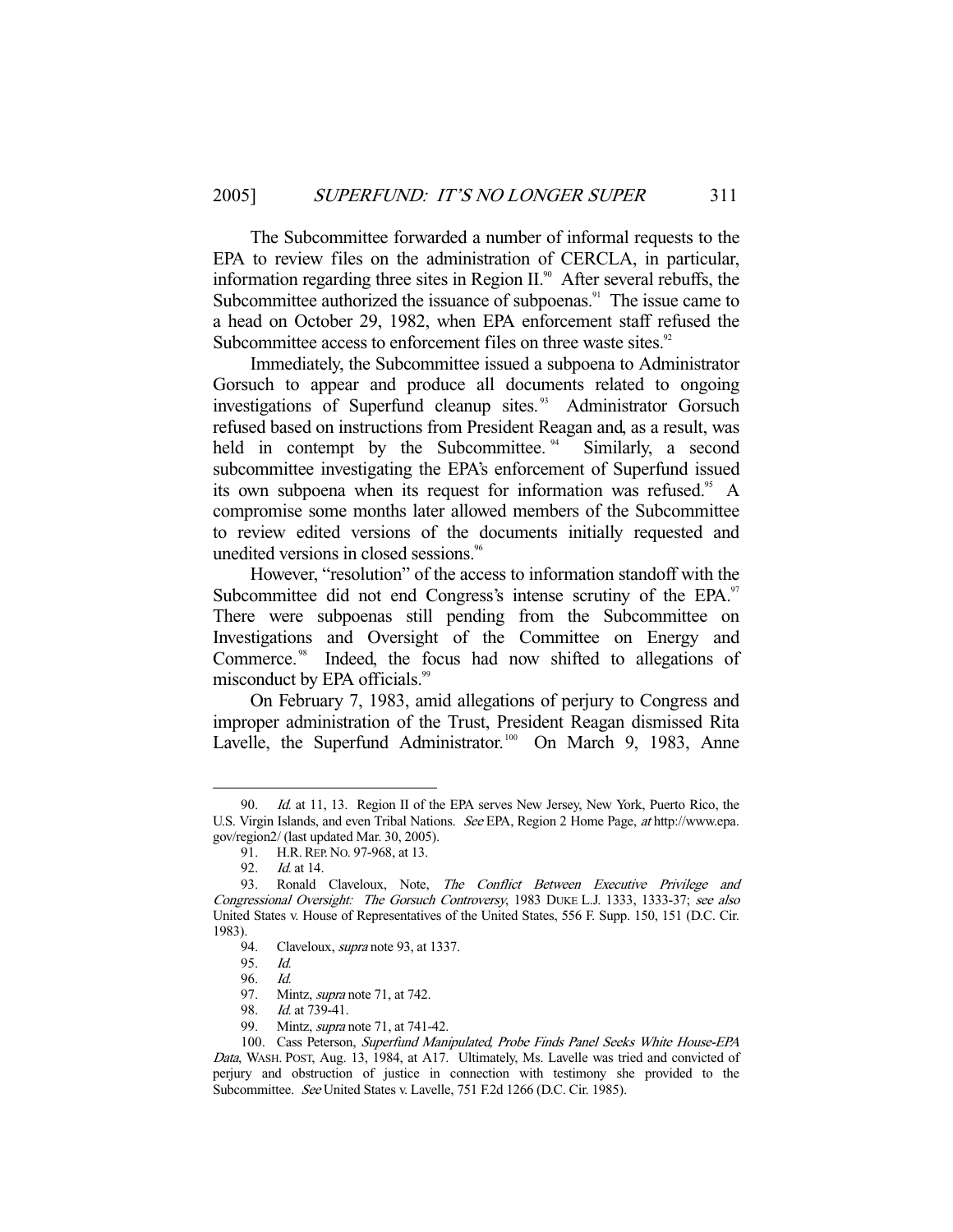Gorsuch resigned from her position as EPA Administrator.<sup>101</sup> During her brief tenure at the EPA, approximately 418 sites of an estimated 14,000 sites nationwide were listed on the National Priorities List (NPL).<sup>102</sup> Additionally, only 5 sites were alleged to have been "cleaned."<sup>103</sup> For instance, at a site in Indiana, where the cleanup costs were estimated to be \$23 million, the EPA allowed the PRP to spend only \$8 million to remove surface refuse and guaranteed that it would not seek to enforce penalties or compel further remedial measures for waste buried beneath the site.<sup>104</sup>

 The program fared somewhat better under Gorsuch's successor, William Ruckelshaus.<sup>105</sup> Ruckelshaus had previously served as EPA Administrator in the Nixon Administration.<sup>106</sup> Ruckelshaus transformed the program from a "public works" effort, financed by the Trust—as promoted by Rita Lavelle—to an "enforcement first" initiative, seeking the maximum amount of cleanup dollars from PRPs.<sup>107</sup>

 Unfortunately, while the EPA placed an additional 400 sites on the NPL, by the end of 1985 only 10 had been "cleaned."<sup>108</sup> Thus, after \$1.6 billion and five years' work, it appeared that the EPA had "done a pygmy's job on a Superman's labor."

#### IV. SUPERFUND AMENDMENT AND REAUTHORIZATION ACT OF 1986

On September 30, 1985, taxing authority for the Act expired.<sup>110</sup> EPA Administrator Lee M. Thomas forwarded a letter to various congressional leaders, urging immediate action, as funds for the program had run out and the EPA would be forced to begin furloughing employees and ending contracts.<sup>111</sup> On September 6, 1985, the Senate

-

108. Editorial Desk, Mired in the Superfund Swamp, N.Y. TIMES, Aug. 5, 1985, at A14.

 <sup>101.</sup> Mintz, supra note 71, at 743.

<sup>102.</sup> Editorial Desk, The Superfund Turned Upside Down, N.Y. TIMES, Dec. 28, 1982, at A22.

 <sup>103.</sup> Id.

 <sup>104.</sup> Id.

 <sup>105.</sup> ROBERT T. NAKAMURA & THOMAS W. CHURCH, TAMING REGULATION: SUPERFUND AND THE CHALLENGE OF REGULATORY REFORM 58-59 (2003).

 <sup>106.</sup> Id. at 58.

 <sup>107.</sup> Id.

 <sup>109.</sup> Id.

 <sup>110.</sup> Cong. Q., Inc., Reagan Signs 'Superfund' Waste-Cleanup Bill, in 42 CONG. Q. ALMANAC 111 (1986).

 <sup>111.</sup> Id. EPA Administrator Lee M. Thomas wrote: "While it will take only a few months to dismantle the program, it will take years and many millions of dollars to rebuild it. We now face a situation, which threatens the very existence of the [S]uperfund program. Now, we have reached the end." Id.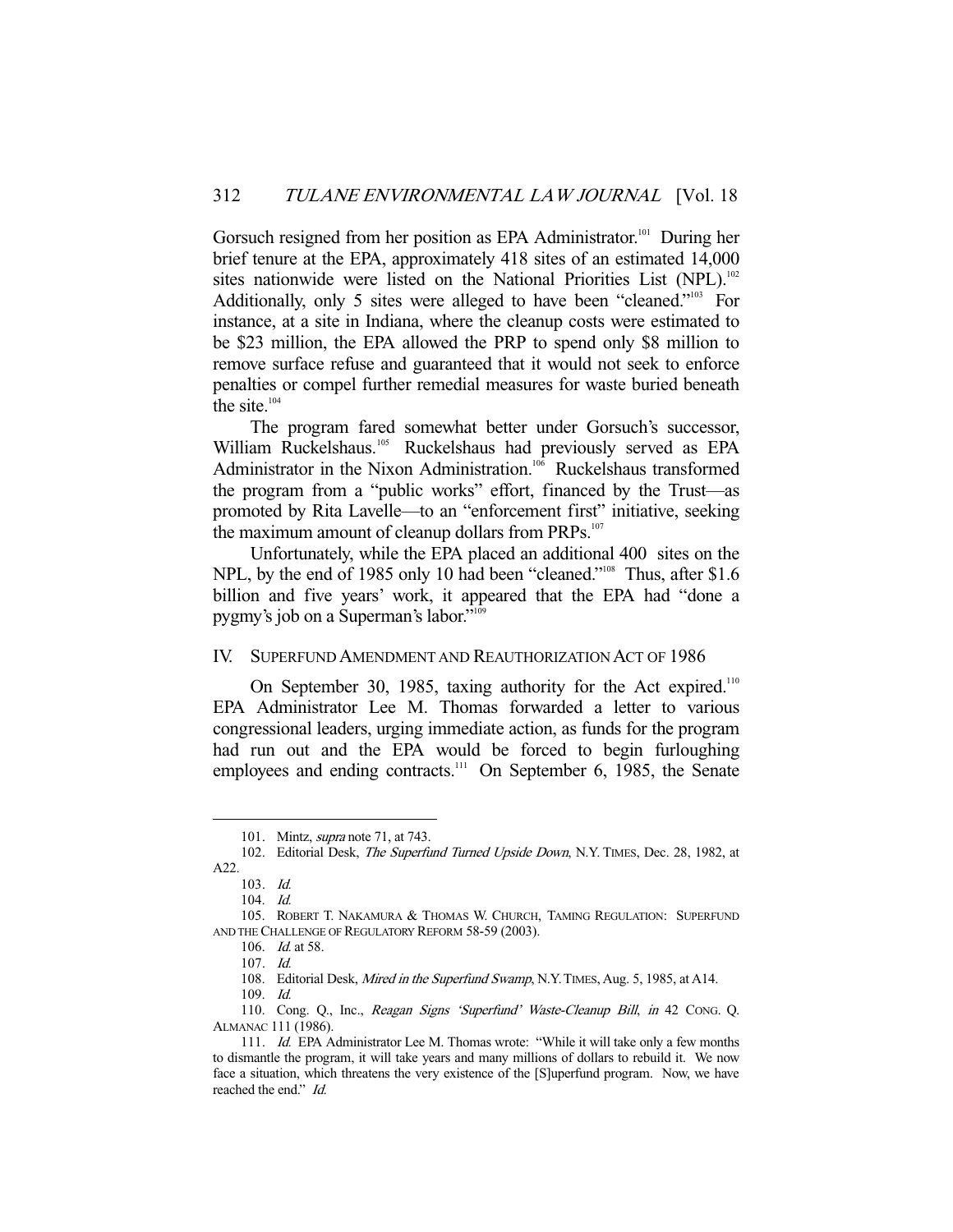approved a \$7.5 billion funding bill.<sup>112</sup> Months later, the House followed with its own \$10 billion funding bill.<sup>113</sup> President Reagan indicated that both bills were too expensive, and he vowed to veto any bill creating new  $taxes.<sup>114</sup>$ 

 Over a period of six months, Senate and House conferees met to work out differences between the two bills.<sup>115</sup> Despite pressure to meet an April 1 deadline, the conferees were unable to overcome strong disagreements on, among other things, the funding aspects of the bill.<sup>116</sup> In the interim, while discussions continued among the Superfund conferees, two stopgap resolutions were passed reauthorizing the Act and providing funding for continued operations by the EPA.<sup>117</sup> Finally, on October 3, a conference report was filed.<sup>118</sup>

 Following fierce lobbying by a number of legislators, including Senate Majority Leader Robert Dole (R-Kan), President Reagan signed SARA into law on October 17, 1986.<sup>119</sup> SARA expanded or altered a number of definitions, established new goals and deadlines, addressed the issue of cleanup standards, and increased penalties for certain civil and criminal violations.<sup>120</sup> More importantly, it added significantly to the

<sup>112.</sup> Cass Peterson, Senate Votes Bigger Superfund, Including New Tax on Goods; Backers Predict Bill Will Survive Veto Threat, WASH. POST, Sept. 27, 1985, at A2; see also Cong. Q., Inc., supra note 110, at 111.

 <sup>113.</sup> Peterson, supra note 112, at A2.

 <sup>114.</sup> Cong. Q., Inc., supra note 110, at 111.

 <sup>115.</sup> Id.

<sup>116.</sup> Id. Coincidentally, the legislative history of SARA is far more thorough than its predecessor bill. See James Edward Enoch, Jr., Environmental Liability for Lenders After United States v. Fleet Factors, Corp.: *Deep Pockets or Deep Problems?*, 48 WASH. & LEE L. REV. 659, 670 (1991).

 <sup>117.</sup> Cong. Q., Inc., supra note 110, at 111-12.

<sup>118.</sup> Id. Actually, the conferees had reached an agreement on all issues, except funding, by July 31. They were not able to settle disputes on increased funding or decide which parties would be taxed until October 2—one day before the conference report was filed. Id.

<sup>119.</sup> Id. at 113-20. President Reagan supported continued funding of the program, however, he balked at the amount in question. For instance, in 1985, he stated:

In order to fund this threefold increase, we will ask the Congress to extend for another five years the existing tax imposed on the manufacture of certain chemicals and to enact a fee, which will go into a dedicated trust fund, on the disposal and treatment of hazardous waste. These taxes and fees will raise approximately \$1 billion per year over the next five years. I strongly believe that the funds used to pay for the program should be generated entirely through these dedicated sources, not the general Treasury.

President Ronald Reagan, Statement on Proposed Superfund Reauthorization Legislation (Feb. 22, 1985), at http://www.reagan.utexas.edu/resource/speeches/1985/22285b.htm.

<sup>120.</sup> Cong. Q., Inc., *supra* note 110, at 113-19. SARA also specified certain particular cleanup standards for ensuring health. Clearly, Congress intended that EPA pursue permanent cleanups, rather than temporary measures.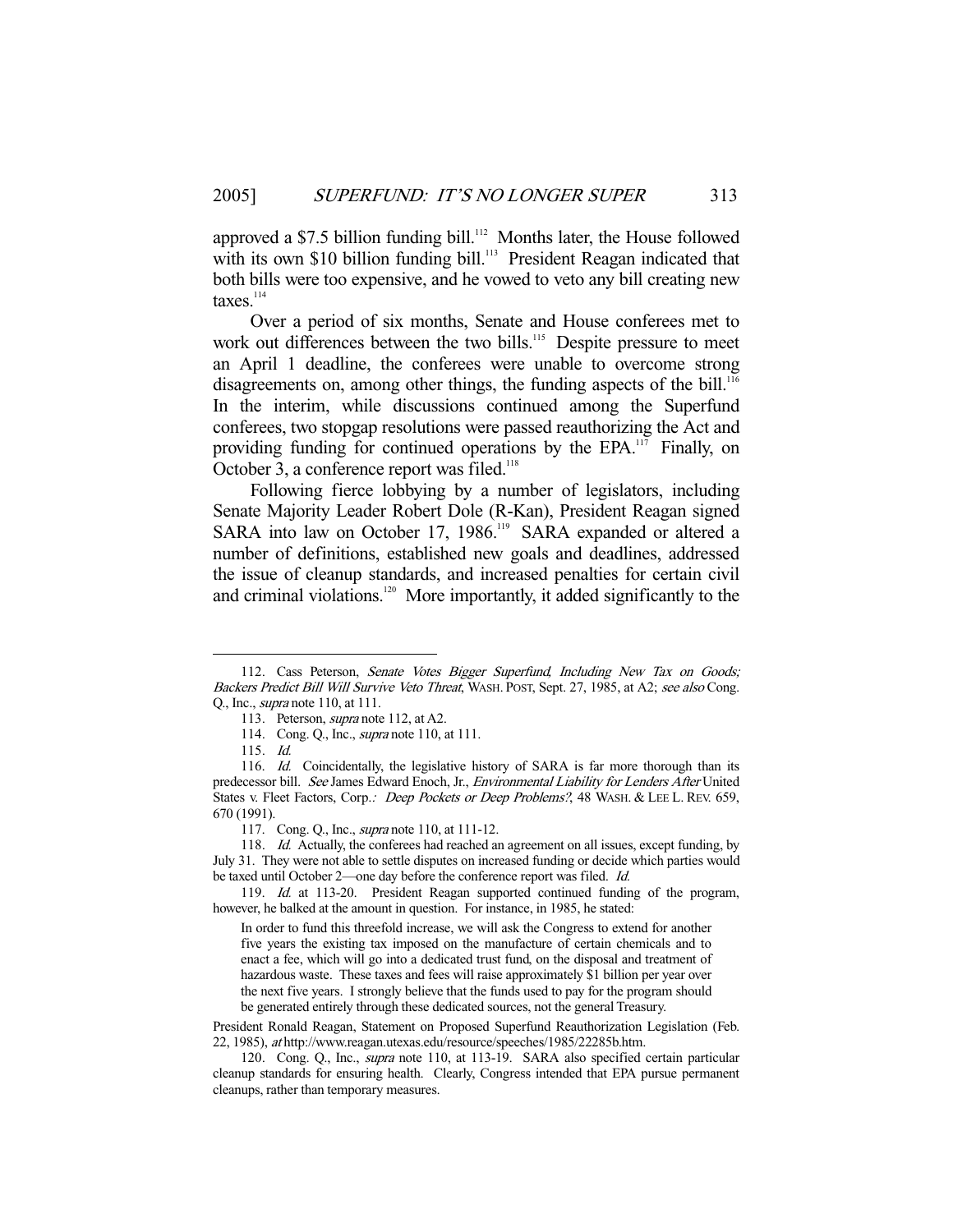tax base from which the Trust derived its funds—increasing it from \$1.6 billion to  $$8.5$  billion.<sup>121</sup>

 Remarkably, there was an attempt to enact legislation to extend the taxes beyond their expiration date of December 31, 1995.<sup>122</sup> However, while the measure passed in the House, it died in the Senate.<sup>123</sup>

#### V. SUPERFUND AND THE "FIRST" BUSH ADMINISTRATION

 Unfortunately, by the late 1980s, the program had made scant progress. Of the 1200 sites listed by the EPA as the nation's most contaminated, only sixty-four had been "cleaned."124 Millions of dollars had been expended and there was little to show. The scandal du jour of President George H. W. Bush's Administration had less to do with the EPA and its staff and more to do with private contracting of Superfund activities. Approximately one third of almost \$200 million spent on Superfund cleanups went to the "costs of paperwork and coordination efforts" rather than to actual cleanups.<sup>125</sup>

 As charged by the Congressional Office of Technology and Assessment (OTA), private contractors had "virtually taken control of the Superfund toxic waste cleanup program, reaping hefty profits for work that is often sloppy and costs too much."<sup>126</sup> Indeed, OTA leveled sharp criticism at the EPA for promoting a network of private consultants and engineers who allegedly gained "considerable influence" over Superfund activities, while remaining outside the purview of official controls and the public scrutiny often applied to government employees.  $127$  In response, then-EPA Administrator William K. Reilly instituted

<sup>121.</sup> Id. at 112-13, 119. Under the revised Internal Revenue Code, the following taxes were levied: (a) a \$0.147 per barrel excise tax on domestic and exported crude oil or refined products; (b) an excise tax, ranging from \$0.22 to \$4.87 per ton, on certain hazardous chemicals; (c) an excise tax on imported substances, the manufacturing or production process of which contain one or more of the hazardous chemicals subject to tax for export; and (d) a corporate environmental income tax equal to 0.12% of the amount of modified alternative minimum taxable income above the first \$2 million. Steven Felsenthal, Note, Superfund Reauthorization: Program Funding, Dispute Resolution, Local Control and Tax Incentives, 7 FORDHAM ENVTL. L.J. 515, 517-18 (1986).

 <sup>122.</sup> Felsenthal, supra note 121, at 518.

 <sup>123.</sup> Id.

 <sup>124.</sup> Michael Weisskopf, 'Superfund' Spending Inquiries Set; Toxic Waste Cleanup Management Faulted, WASH. POST, June 20, 1991, at A4.

<sup>125.</sup> Michael Weisskopf, Superfund Firms' Role Criticized; Hill Agency Reports Shoddy Cleanup Work Yields Hefty Profits, WASH. POST, Jan. 30, 1989, at A1.

 <sup>126.</sup> Id.

 <sup>127.</sup> Id.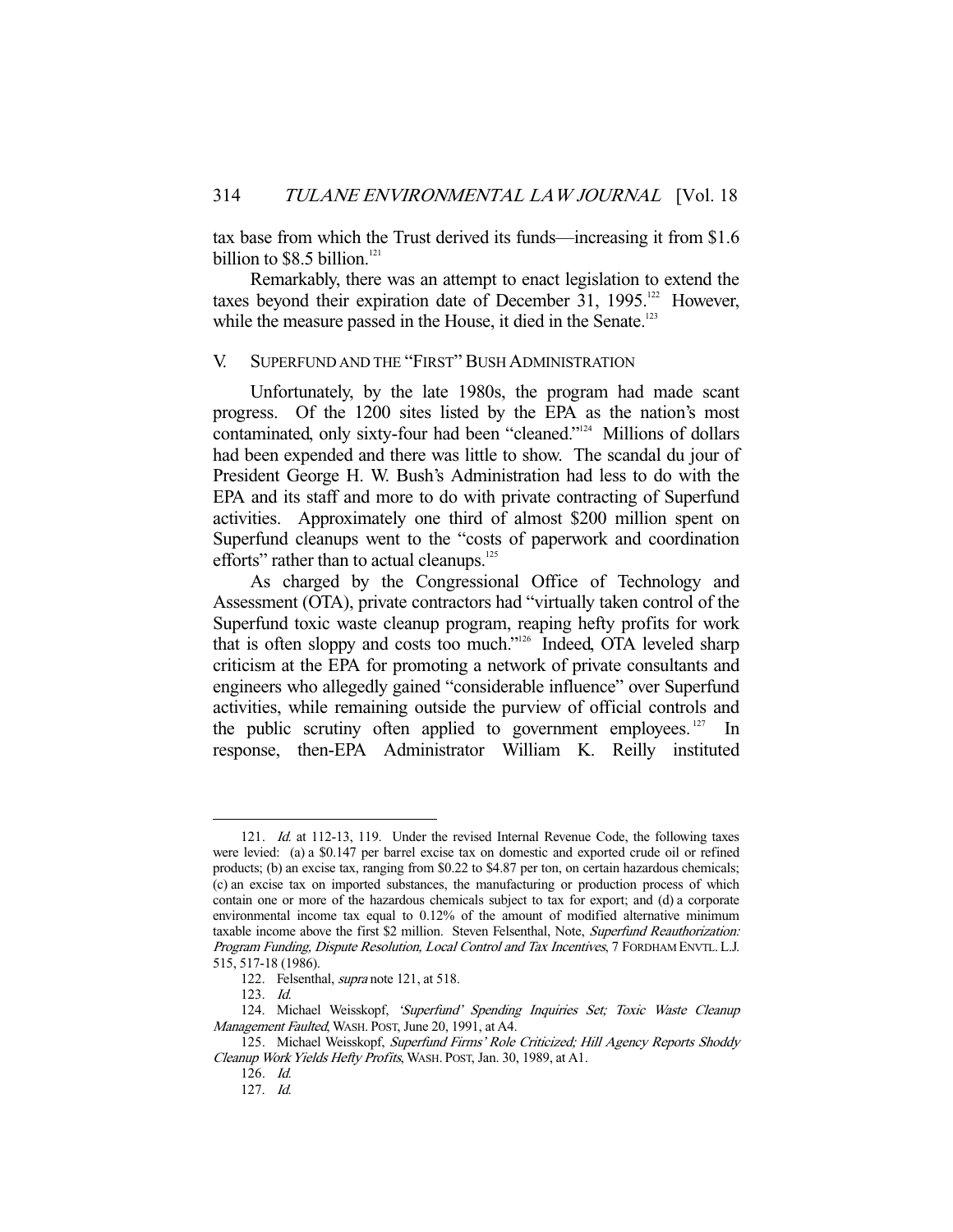substantial reforms at the agency, reducing payments to contractors and increasing contractor scrutiny and accountability.<sup>128</sup>

The taxing authority of the program expired in  $1991$ .<sup>129</sup> However, the program was reauthorized for three years and the taxing authority was extended for an additional four years.<sup>130</sup>

#### VI. CLINTON, SUPERFUND, AND THE CONTRACT WITH AMERICA

 In his 1993 State of the Union address, President William J. Clinton announced that the Superfund program was irretrievably broken.<sup>131</sup> Unfortunately, the leadership of the EPA and both political parties echoed this criticism.132 Disapproval of the program reached its zenith following the 1994 elections.<sup>133</sup> The Republicans took control of both the House and Senate, and reform of the Superfund program was a tenet of the party's Contract with America.<sup>134</sup>

 The Superfund tax expired on December 31, 1995, and in doing so ended the approximately \$4 million per day generated for Superfund cleanups.135 While a significant balance remained in the Trust and cleanups continued unabated, there were legitimate fears that as the funds dwindled, the pace of cleanups would be severely impacted particularly, as it pertained to orphan sites.<sup>136</sup>

 As with previous administrations, the Clinton Administration strongly advocated the reauthorization of the Superfund's taxing authority.137 The Administration realized that significant reform was needed. Indeed, in its Superfund Legislative Reform Principles, the Administration outlined a number of goals for improving the program

<sup>128.</sup> Michael Weisskopf, EPA Plans to Cut Payments to Superfund Contractors, WASH. POST, Oct. 3, 1991, at A.25. For example, a Washington Post investigation discovered that some of the charges reimbursed by the EPA, for one Midwestern law firm, retained for Superfund related activities, included: \$650 for a Christmas party, \$2730 for rental and maintenance of office plants; and an 80% increase for data processing services, resulting in an extra \$35,000. Michael Weisskopf, Administrative Costs Drain "Superfund"; Too Few Toxic Waste Sites Actually Cleaned Up, WASH. POST, June 19, 1991, at A1.

<sup>129.</sup> Cong. Q., Inc., Superfund Reauthorization, in 46 CONG. Q. ALMANAC 5 (1990).

 <sup>130.</sup> Id.

<sup>131.</sup> NAKAMURA & CHURCH, *supra* note 105, at 11.

 <sup>132.</sup> Id.

 <sup>133.</sup> Id.

 <sup>134.</sup> Id.

 <sup>135.</sup> EPA, THE FACTS SPEAK FOR THEMSELVES: A FUNDAMENTALLY DIFFERENT SUPERFUND PROGRAM 6 (Nov. 1996), available at http://www.epa.gov/superfund/whatissf/sf\_fact4.pdf. 136. Id.

<sup>137.</sup> Superfund Reform: Cleaning Up America's Toxic Waste Sites, CONG. DIG., Mar. 1998, at 68.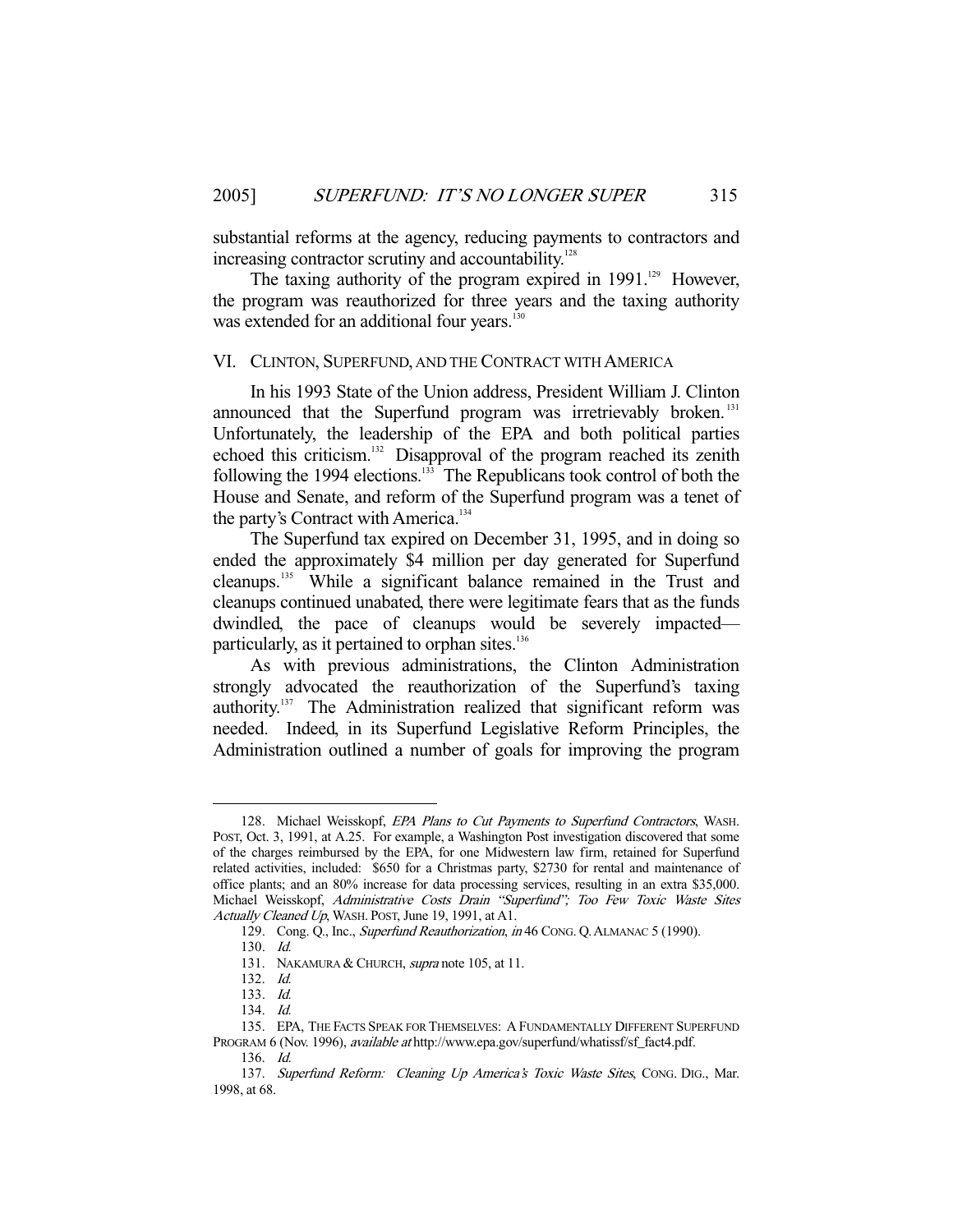without eviscerating the core aspects of the Act, i.e., the joint and several and strict liability provision and retroactive application.<sup>13</sup>

 However, the Republican-led Congress resisted the President's call for renewing Superfund's taxing authority.<sup>139</sup> Instead, Congress attempted to pass a number of bills that would have eliminated CERCLA's retroactive application and other so-called onerous aspects of the Act.<sup>140</sup> President Clinton actively opposed these legislative "reforms."

 Despite the legislative efforts to limit the Act's reach, cleanup efficiency was increased significantly during the Clinton Administration. Throughout the mid-to-late 1990s, the program cleanups averaged 86 sites per year.<sup>141</sup>

#### VII. SUPERFUND: FUTURE AND POTENTIAL IMPLICATIONS

#### A. "Super" Success or "Super" Failure?

 Defining CERCLA's success has been a relatively difficult task. At the outset of the program, "success" was defined as the number of sites removed from the NPL.<sup>142</sup> Sites on the NPL are considered the nation's most contaminated and, generally, funds from the Trust can only be used for long-term, permanent cleanups.<sup>143</sup> Initially, it was believed that cleanups at these sites would be relatively simple and quick.144 However, as the EPA would come to find, cleanups often take decades to complete.<sup>145</sup> By fiscal year 2003, only 18% or 274 of the 1523 final sites placed on the NPL were removed.

 In March 1993, the EPA began defining success as achieving "construction complete" status.<sup>146</sup> "Construction complete" is defined as

<sup>138.</sup> Administration Position: Superfund Legislative Reform Principles, CONG. DIG., Mar. 1998, at 74.

<sup>139.</sup> Sam Dealey, Superfund Enters the Presidential Campaign, but Realities Are Unclear, THE HILL, Mar. 31, 2004, at 4.

<sup>140.</sup> Gary Lee, GOP Buffs Environmental Image; Compromise Bills Trigger Partisan Scramble for High Ground, WASH. POST, June 17, 1996, at A4; see also Jessica Matthews, Editorial, Prognosis for the Environment, WASH. POST, Jan. 13, 1997, at A17; Dianne Rahm, Controversial Cleanup: Superfund and the Implementation of U.S. Hazardous Waste Policy, 26 POL'Y STUDIES J. 719 (1998) (discussing the number of bills regarding Superfund introduced in Congress since the 1980s).

<sup>141.</sup> Kara Sissell, Boxer, Jeffords Push to Reinstate Superfund Tax, CHEMICAL WK., Mar. 10, 2004, at 33.

 <sup>142.</sup> KATHERINE N. PROBST & DIANE SHERMAN, SUCCESS FOR SUPERFUND: A NEW APPROACH FOR KEEPING SCORE (Apr. 2004), available at http://www.rff.org/rff/Documents/RFF-RPT-SuperfundSuccess.pdf.

 <sup>143.</sup> Id.

 <sup>144.</sup> Id.

 <sup>145.</sup> Id.

<sup>146.</sup> *Id.; see also* Rahm, *supra* note 140, at 719.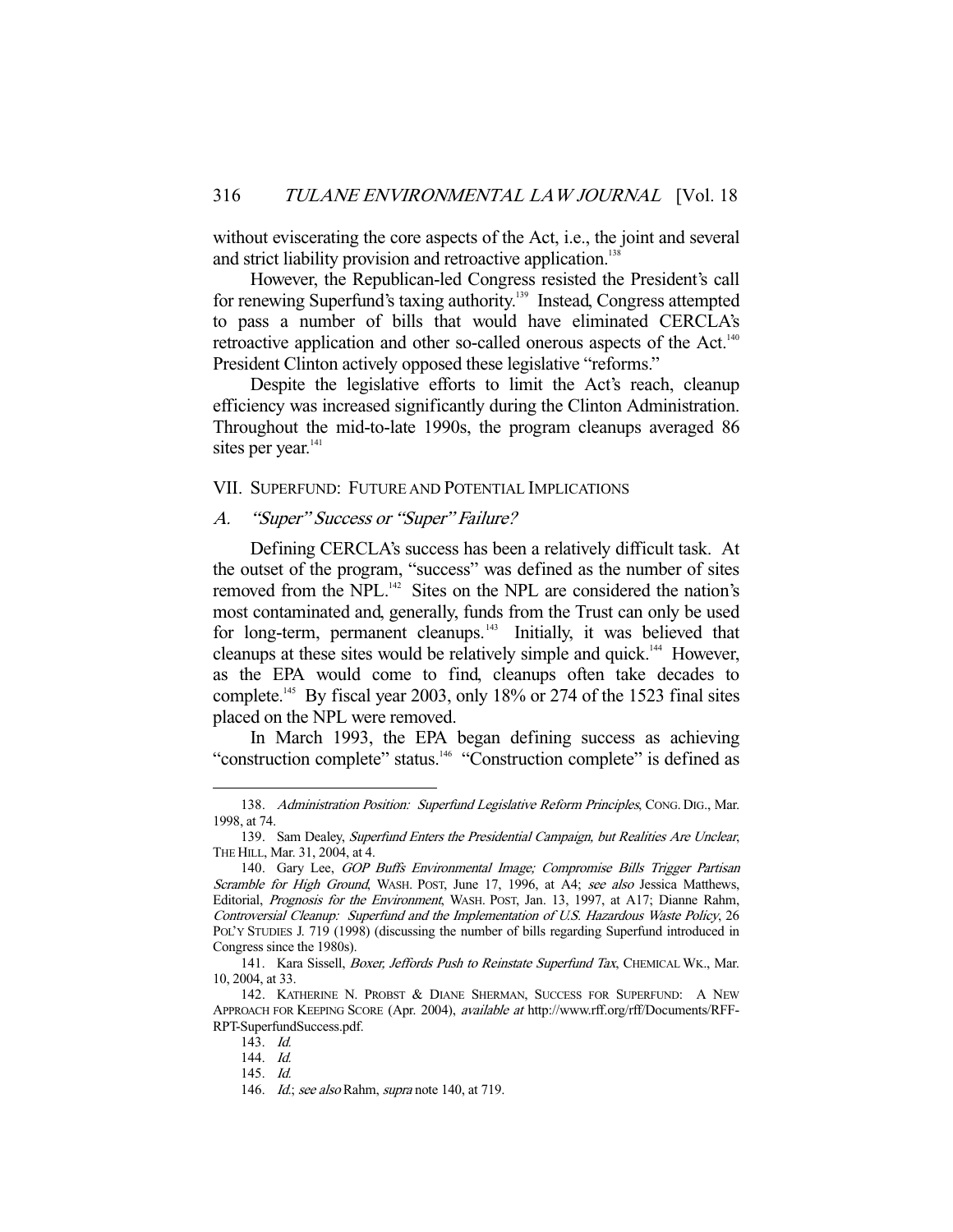"[t]he point in the cleanup process at which physical construction is complete for all remedial and removal work required at the entire site. There may still be a need for long-term, on-site activity before specified cleanup levels are met."147 By the end of 1999, the EPA considered approximately 52% of the sites on the NPL "construction complete."<sup>148</sup> One year later, the number of "construction complete" sites had increased by  $5\%$ .<sup>149</sup>

 Further, the program has seen an increase in the share of responsible parties paying the cost of cleanup. In 1987, the share of cleanup costs furnished by responsible parties was less than 40%, a decade later it was more than  $70\%$ <sup>150</sup>

# B. The Future of Superfund

 The EPA is now grappling with a growing number of costlier and more complex sites involving multiple projects.<sup>151</sup> Indeed, more than 50% of the program's current budget is devoted to eight "complex" sites. $152$ 

 In 2002, the George W. Bush Administration announced that it would not seek reauthorization of the Act's taxing authority.<sup>153</sup> In his budget proposal, President Bush requested only \$1.3 billion for the program in fiscal year 2003—the same amount allocated for the program almost a decade ago. $154$ 

 In 2003, the program cleaned up an average of forty sites per year, almost half the average reached during the Clinton Administration.<sup>155</sup> While the Bush Administration can boast that 87% of the costs for sites scheduled for cleanup in 2003 were borne by responsible parties, the same cannot be said for orphan sites.<sup>156</sup> In 1995, when the taxing

<sup>147.</sup> Superfund Overview: Hazardous Waste Management Programs, CONG. DIG., Mar. 1998, at 69.

 <sup>148.</sup> KATHERINE N. PROBST ET AL., SUPERFUND'S FUTURE: WHAT WILL IT COST? A REPORT TO CONGRESS 1-2 (2001).

 <sup>149.</sup> Id. at 2.

 <sup>150.</sup> KATHERINE N. PROBST ET AL., FOOTING THE BILL FOR SUPERFUND CLEANUPS: WHO PAYS AND HOW? 17 (1995).

<sup>151.</sup> See Andrea Cecil, Md. Research Group and Sierra Club Accuse EPA of Misleading the Public About Toxic Waste Cleanups, THE DAILY RECORD, Feb. 26, 2004.

 <sup>152.</sup> Juliet Eilperin, Senators Ask for Larger Superfund; Cleanup by Polluters Offsets Reduced Funding, EPA Says, WASH. POST, Feb. 20, 2004, at A23.

 <sup>153.</sup> Mary H. Cooper, Are the President's Policies Working, CQ RESEARCHER, Oct. 25, 2002, at 882.

<sup>154.</sup> See id. In fact, funding for the program has declined almost 35% since 1993. See Sissell, *supra* note 141, at 33.

 <sup>155.</sup> Sissell, supra note 141, at 33.

 <sup>156.</sup> Dealey, supra note 139, at 4.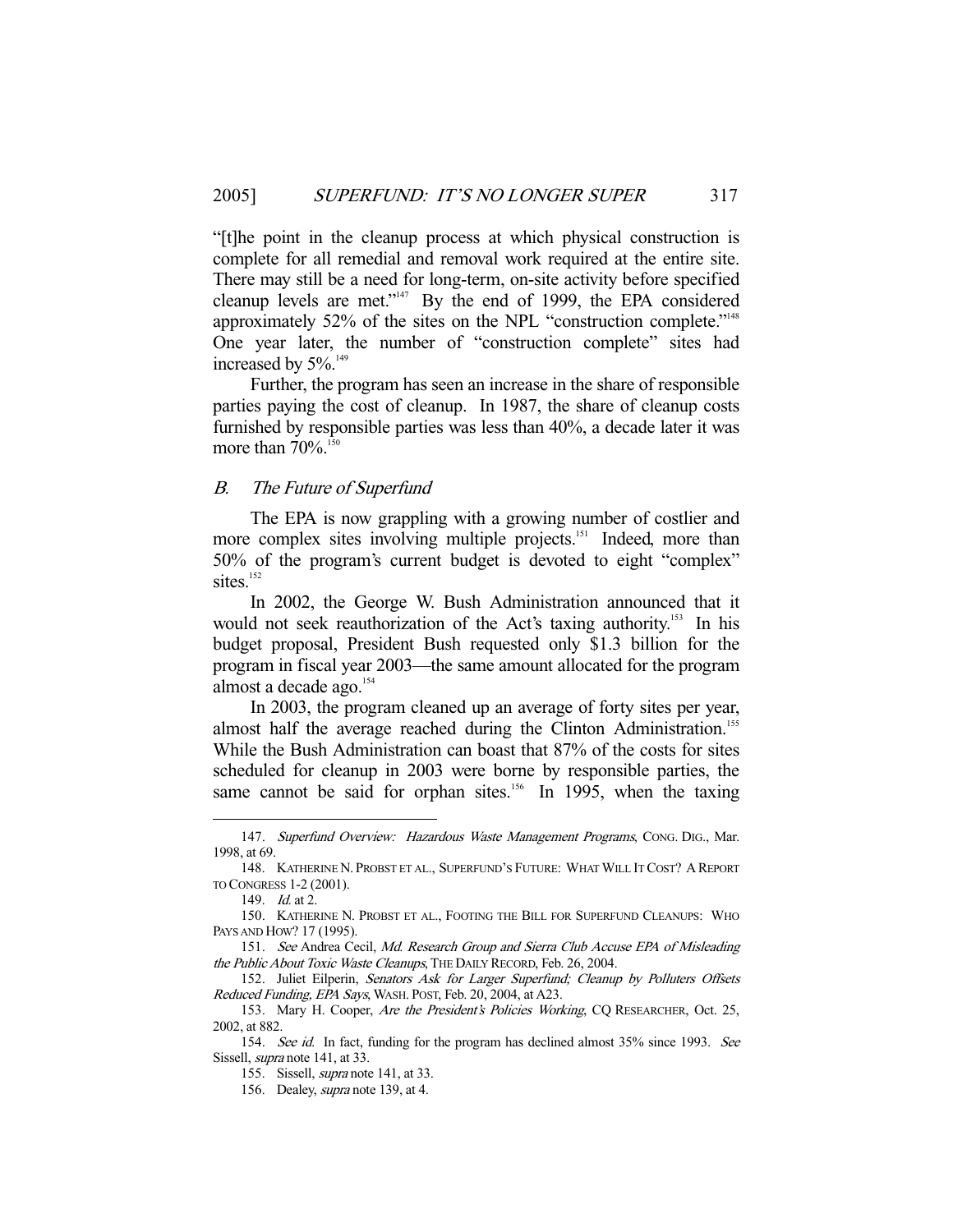authority for the Act expired, less than 20% of the annual appropriations for Superfund came from general revenues.<sup>157</sup> Now that the funds in the Trust have expired, 100% of the annual appropriations for the Trust come from general revenues, i.e., the taxpayers. $<sup>1</sup>$ </sup>

 At the end of 2004, the program faced a record budget deficit of a quarter of a billion dollars and approximately 475 sites were yet to be completed.159 Unfortunately, the EPA has slowed cleanups and begun scaling down spending requests.<sup>160</sup> More frightening still is the growing backlog of cleanup projects that the EPA currently faces—two years and growing, by the last estimate.<sup>161</sup> Many of the sites include those that have been "studied and prepared for restoration."<sup>162</sup> Communities adjacent to these sites have waited as long as three years for work to recommence.<sup>163</sup>

1. Public Health Implications

 Seventy million Americans, including ten million children, live within four miles of a toxic waste site.<sup>164</sup> Approximately three to four million children reside within one mile of a Superfund site—and due to their unique physical susceptibility—are at greater risk to the effects of exposure from environmental contaminants.<sup>165</sup>

 Studies have demonstrated a causal relationship between certain toxic substances and a variety of adverse health conditions.<sup>166</sup> For instance, in the last decade, it has been shown that exposure to various environmental contaminants contributes to an increased risk of having low-birth-weight babies.<sup>167</sup> Low birth weight is considered a reliable predictor for infant mortality and morbidity, as low-birth-weight babies

 <sup>157.</sup> SIERRA CLUB, COMMUNITIES AT RISK: HOW THE BUSH ADMINISTRATION IS FAILING TO PROTECT PEOPLE'S HEALTH AT SUPERFUND SITES 7 (2004), available at http://www.sierraclub.org/ toxics/superfund/report04/.

<sup>158.</sup> Id.; see also Marty Coyne, Hundreds of Toxic Waste Sites Pose Unacceptable Risk-Report, GREENWIRE, July 28, 2004.

<sup>159.</sup> Juliet Eilperin, Lack of Money Slows Cleanup of Hundreds of Superfund Sites; Federal Toxic Waste Program's Budget Is Stagnant, WASH. POST, Nov. 25, 2004, at A1.

 <sup>160.</sup> Id. 161. Fialka, supra note 6, at A2.

 <sup>162.</sup> Id.

 <sup>163.</sup> Id.

<sup>164.</sup> Lois J. Schiffer, Editorial, Superfund, Super Star, WASH. POST, Aug. 10, 1999, at A19.

<sup>165.</sup> Philip Landrigan et al., Chemical Wastes, Children's Health, and the Superfund Basic Research Program, 107 ENVTL. HEALTH PERSPECTIVES 423, 423 (1999).

 <sup>166.</sup> Stephanie Ostrowski et al., Latent Effects—Carcinogenesis, Neurotoxicology, and Developmental Deficits in Humans and Animals, 15 TOXICOL. & INDUS. HEALTH 602 (1999).

 <sup>167.</sup> Akerke Baibergenova et al., Low Birth Weight and Residential Proximity to PCB-Contaminated Waste Sites, 111 ENVTL. HEALTH PERSPECTIVES 1352, 1352 (2003).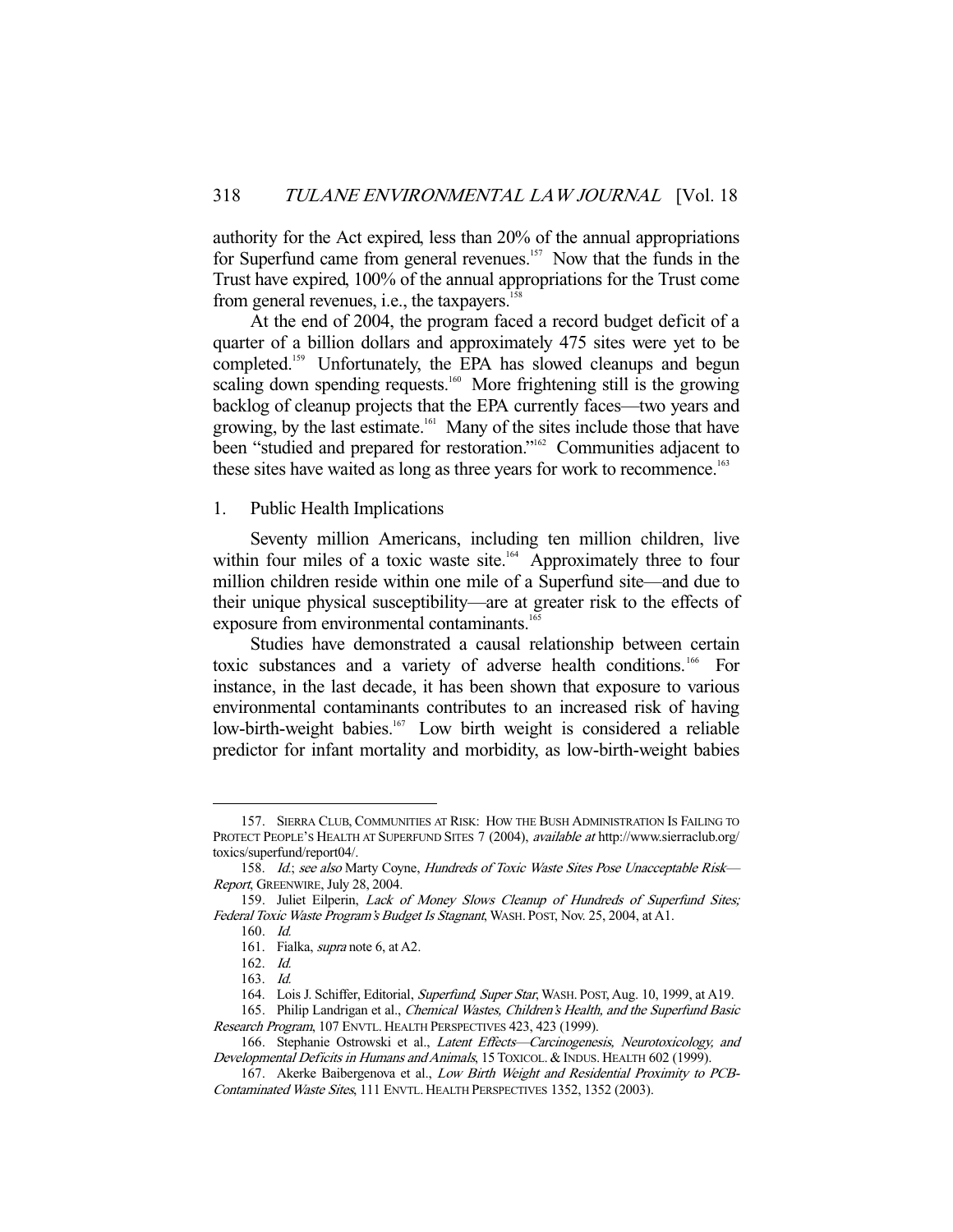are five to ten times more likely to die in their first year.<sup>168</sup> Moreover, there have been additional studies demonstrating even more devastating effects of low birth weight—an increase risk of hypertension, $<sup>1</sup>$ </sup> cardiovascular disease,<sup>170</sup> Type 2 diabetes,<sup>171</sup> and renal failure.<sup>172</sup> Other ailments have also been associated with exposure to contaminants discovered at Superfund sites. In 1999, the ATSDR reported that of the top fifty substances on the 1997 Priority List of Substances, at least 76% caused cancer, 54% had neurotoxic effects, and 56% caused developmental problems in children.<sup>173</sup>

 Thus, the EPA's existing backlog, combined with the emergence of additional sites, prolongs the health risks currently borne by communities adjacent to Superfund sites. $174$  In 2004, the EPA proposed adding an additional eleven sites to the NPL, including several mines and former industrial facilities.<sup>175</sup> If these sites are not cleaned quickly, they will continue to pose a risk to "human and ecological communities." As the EPA recognizes: "Every time you come into contact with [hazardous substances at a Superfund site], you face some risk."<sup>176</sup>

# 2. Environmental Justice Implications

 The conventional wisdom has been that pollution and its adverse effects are distributed equally among all members of society.<sup>177</sup> So, too, it was assumed that the implementation of environmental law and policy has benefited everyone, regardless of ascriptive criteria such as socioeconomic status and race.<sup>178</sup> However, that premise has been

 <sup>168.</sup> Id.

<sup>169.</sup> Catherine Law et al., Body Size at Birth and Blood Pressure Among Children in Developing Countries, 30 INT'L J. OF EPIDEMIOLOGY 52, 52-53, 56-57 (2001).

<sup>170.</sup> David Barker, In Utero Programming of Cardiovascular Disease, 53 THERIOGENOLOGY 555, 558-60, 569 (1997).

 <sup>171.</sup> Tom Forsén et al., The Fetal and Childhood Growth of Persons Who Develop Type 2 Diabetes, 133 ANNALS OF INTERNAL MED. 176, 176, 179-81 (2000).

<sup>172.</sup> Daniel Lackland et al., Low Birth Weights Contribute to the High Rates of Early-Onset Chronic Renal Failure in the Southeastern United States, 160 ARCHIVES OF INTERNAL MED. 1472, 1472-75 (2000).

 <sup>173.</sup> Ostrowski, supra note 166, at 604-05.

<sup>174.</sup> Fialka, *supra* note 6, at A2.

<sup>175.</sup> Bruce Geiselman, Superfund List May Increase, WASTE NEWS, Mar. 15, 2004, at 11.

<sup>176.</sup> U.S. Envtl. Prot. Agency, EPA 540-K-98-004, Superfund Today-Focus on Risk Assessment: Involving the Community 1 (Apr. 1999), available at http://www.epa.gov/superfund/ tools/today/sf\_com.pdf.

<sup>177.</sup> Robert M. Frye, Environmental Injustice: The Failure of American Civil Rights and Environmental Law to Provide Equal Protection from Pollution, 3 DICK. J. ENVTL. L. & POL'Y 53, 53 (1983).

 <sup>178.</sup> Id.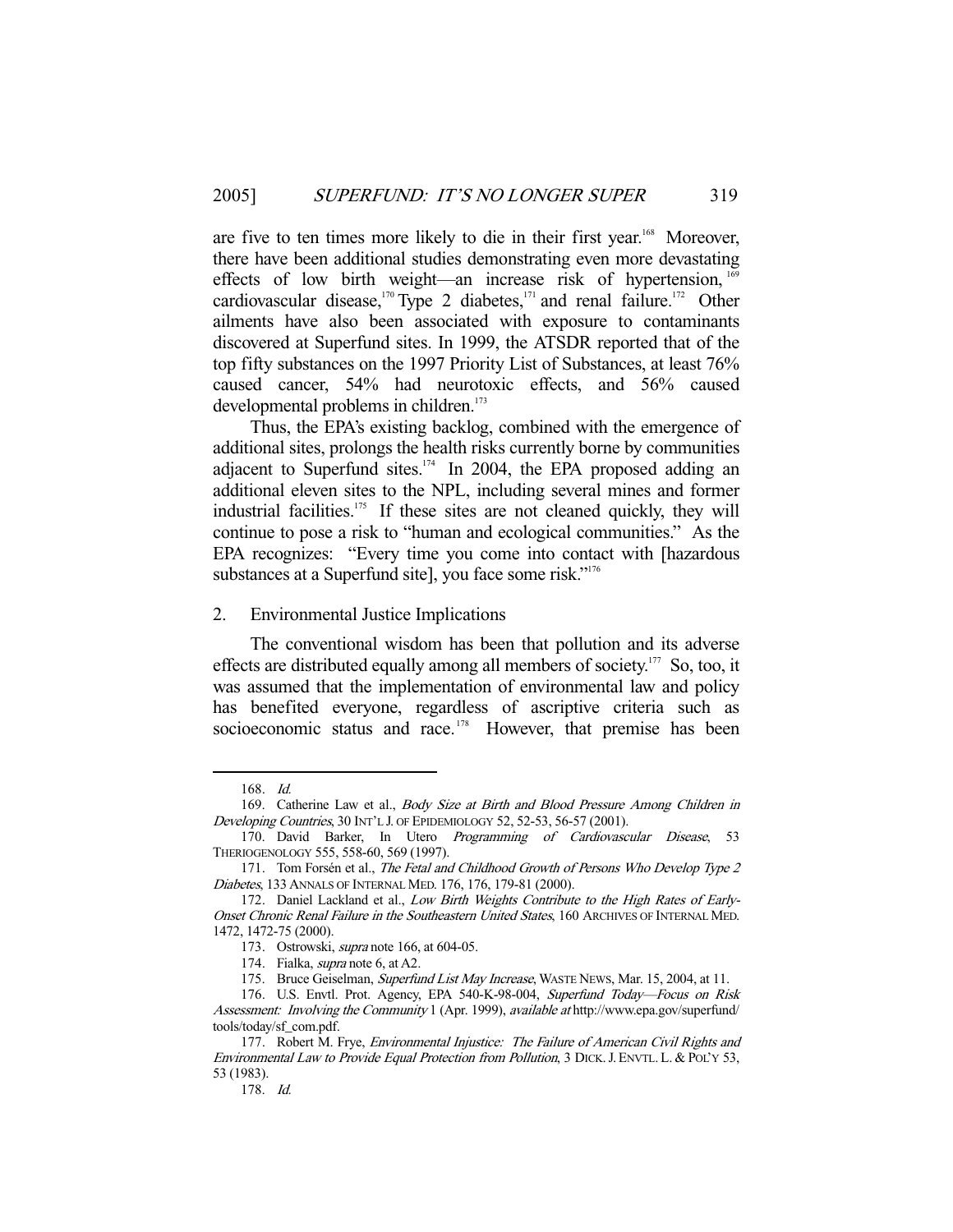challenged in recent years by a nascent movement that is combining civil rights activists and environmentalists.<sup>179</sup>

 Bolstered by a number of studies demonstrating a correlation between race and the siting of unwanted land uses or the lax enforcement of environmental laws near and around communities of color, $180$  an emerging issue—environmental inequity—has come to the fore in environmental policy.<sup>181</sup> For instance, a 1987 study on race and toxic waste conducted by the United Church of Christ found that three out of every five African-American and Latino residents lived in communities with uncontrolled toxic waste sites.<sup>182</sup> Additionally, a 1992 study published in the National Law Journal found that minority and poor communities have waited nearly 20% longer than nonminority communities to have abandoned toxic waste sites placed on the NPL.<sup>183</sup> Further, but no less shocking, it took the EPA an average of 10.4 years to commence cleanups in minority areas, compared to 9.9 years for nonminority communities.<sup>184</sup>

 During the Clinton Administration, environmental justice precepts were integrated into the overarching policies of the EPA—beginning with the issuance of Executive Order 12,898. Executive Order 12,898 requires each federal agency to "make achieving environmental justice part of its mission by identifying and addressing, as appropriate, the disproportionately high and adverse human health or environmental effects of its programs, policies, and activities on minority populations and low-income populations in the United States."185 Additionally, the Office of Environmental Equity (now the Office of Environmental

 <sup>179.</sup> See id.

<sup>180.</sup> See, e.g., Marianne Lavelle & Marcia Coyle, Unequal Protection: The Racial Divide in Environmental Law, NAT'L L.J., Sept. 21, 1992, at S1; Paul Mohai & Bunyan Bryant, Environmental Racism: Reviewing the Evidence, in RACE AND THE INCIDENCE OF ENVIRONMENTAL HAZARDS: ATIME FOR DISCOURSE (Paul Mohai & Bunyan Bryant eds., 1992); UNITED CHURCH OF CHRIST COMM'N FOR RACIAL JUSTICE,TOXIC WASTE AND RACE IN THE UNITED STATES: A NATIONAL REPORT ON THE RACIAL AND SOCIO-ECONOMIC CHARACTERISTICS OF COMMUNITIES WITH HAZARDOUS WASTE SITES (1987); U.S. GOV'T ACCOUNTABILITY OFFICE, GAO/RCED-83-168, SITING OF HAZARDOUS WASTE LANDFILLS AND THEIR CORRELATION WITH RACIAL AND ECONOMIC STATUS OF SURROUNDING COMMUNITIES (1963), available at http://161.203.16.4/d48t13/121648. pdf.

 <sup>181.</sup> Environmental justice is defined as "the fair treatment and meaningful involvement of all people regardless of race, color, national origin, or income with respect to the development, implementation, and enforcement of environmental laws, regulations, and policies." EPA, Definition of Environmental Justice, at http://www.epa.gov/compliance/environmentaljustice/ (last updated Apr. 1, 2005).

 <sup>182.</sup> UNITED CHURCH OF CHRIST COMM'N FOR RACIAL JUSTICE, supra note 180, at xiv.

 <sup>183.</sup> Lavelle & Coyle, supra note 180, at S4.

 <sup>184.</sup> Id. at S6.

 <sup>185.</sup> Exec. Order No. 12,898, § 1-101, 59 Fed. Reg. 7629 (Feb. 16, 1994).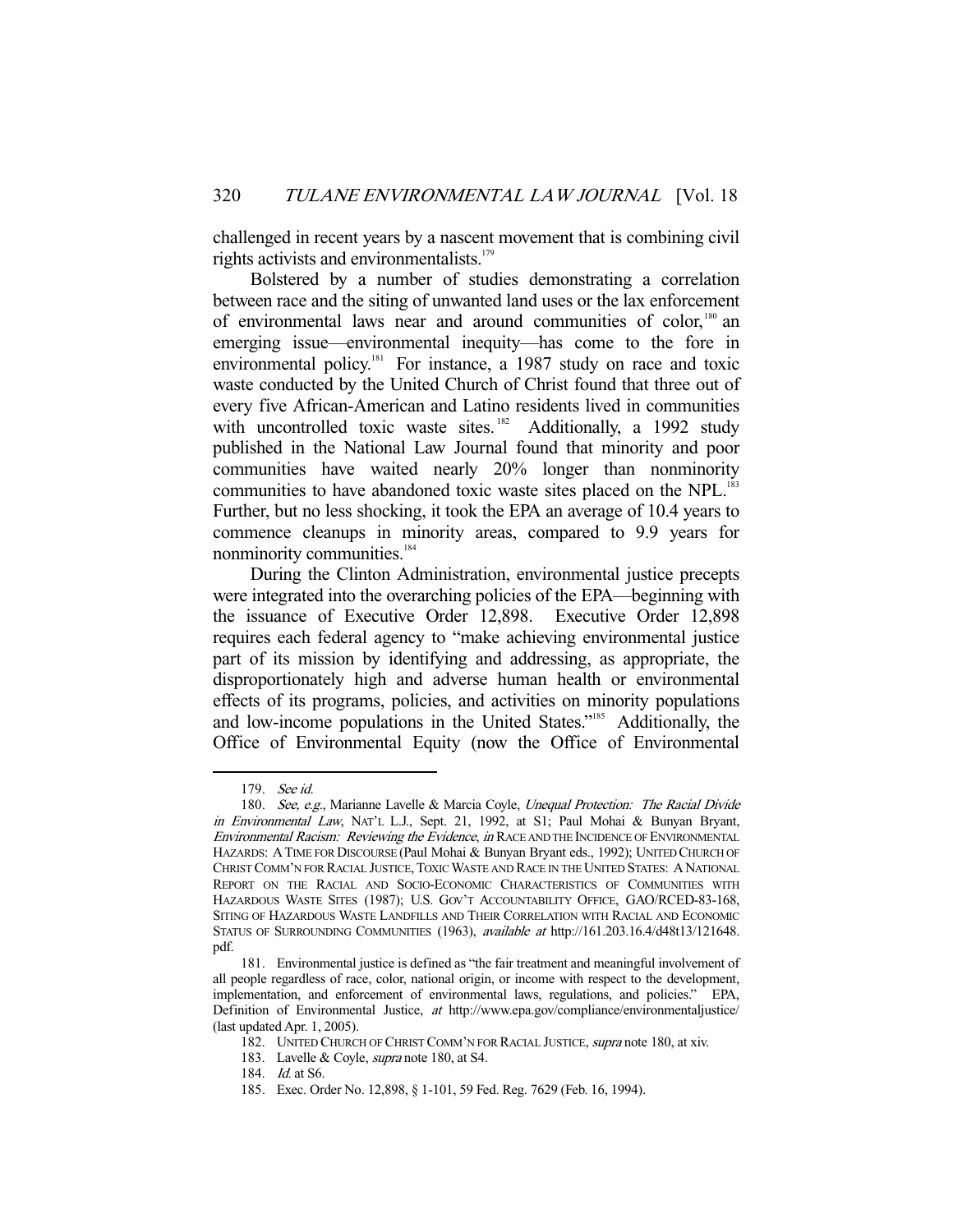Justice) was created within the EPA to monitor environmental justice concerns and to address environmental justice issues.<sup>186</sup>

 However, despite the political advances of environmental justice and equity advocates, the fact remains that communities that bear the greatest burden in hosting abandoned waste sites are more likely to be impacted by slowed cleanups and scaling back of funding requests. There have been no follow-up studies to the *National Law Journal's* initial assessment of EPA enforcement of various environmental laws, CERCLA in particular. Nonetheless, the potential still remains that the most vulnerable of society, particularly poor and disenfranchised communities, will be at greater risk than more affluent communities, who have the resources to obtain faster response times and superior remedies.

 The most glaring factor in the discussion of environmental justice is the issue of health. Despite an increased awareness of environmental justice and equity claims, there remain significant disparities in health outcomes between minority and nonminority groups, including asthma, cancer, and mortality rates.<sup>187</sup> Environmental conditions often play a significant role in creating and maintaining health disparities.<sup>188</sup> Minority and disadvantaged communities often face greater exposure to "environmental contaminants such as air pollution, pesticides, and lead."189 It is well recognized that minority and low-income communities trend towards higher rates of morbidity and mortality as compared with nonminority communities.<sup>190</sup> Only time will tell whether slower cleanup at Superfund sites will continue to exacerbate these health disparities.

#### VIII. CONCLUSION

 From its inception, few envisioned CERCLA as a long-standing program. The approach adopted by the Reagan Administration reflected that outlook. The "go-slow" and "do all to prevent a 'Son of Superfund'" may have been jettisoned following the disastrous tenure of Anne Gorsuch. However, the same principles appear to have been resurrected by the current Bush Administration. Indeed, it may have experienced a form of rebirth during the "Gingrich Revolution."

 <sup>186.</sup> For basic information about the Office of Environmental Justice, see http://www.epa. gov/compliance/about/ej.html.

<sup>187.</sup> Gilbert Gee et al., *Environmental Health Disparities: A Framework Integrating* Psychosocial and Environmental Concepts, 112 ENVTL. HEALTH PERSPECTIVES 1645, 1645 (2004).

 <sup>188.</sup> Id.

 <sup>189.</sup> Id.

 <sup>190.</sup> Id.